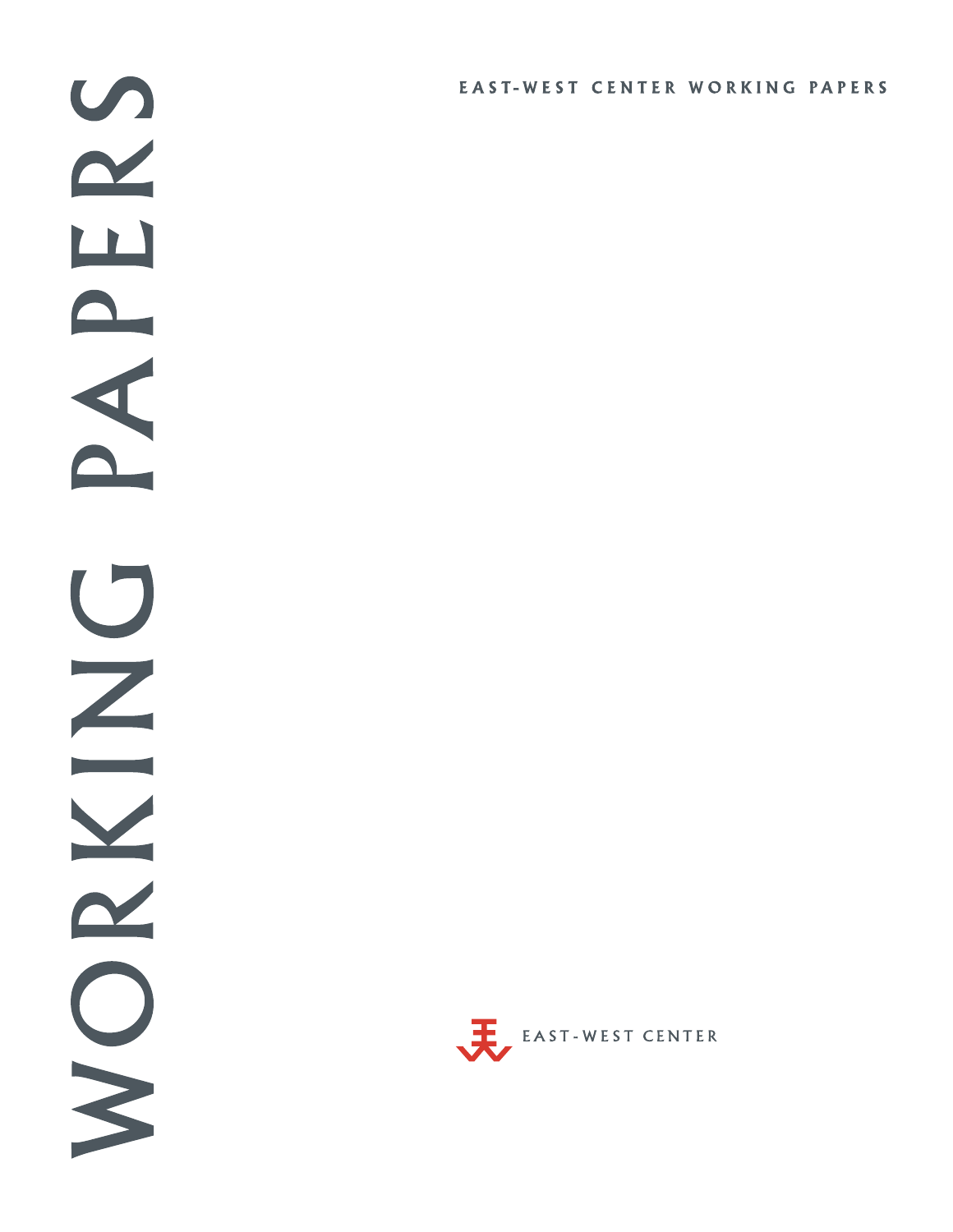The U.S. Congress established the East-West Center in 1960 to foster mutual understanding and cooperation among the governments and peoples of the Asia Pacific region including the United States. Funding for the Center comes from the U.S. government with additional support provided by private agencies, individuals, corporations, and Asian and Pacific governments.

*East-West Center Working Papers* are circulated for comment and to inform interested colleagues about work in progress at the Center.

For more information about the Center or to order publications, contact:

Publication Sales Office East-West Center 1601 East-West Road Honolulu, Hawaii 96848-1601

Telephone: 808-944-7145 Facsimile: 808-944-7376 Email: ewcbooks@EastWestCenter.org Website: www.EastWestCenter.org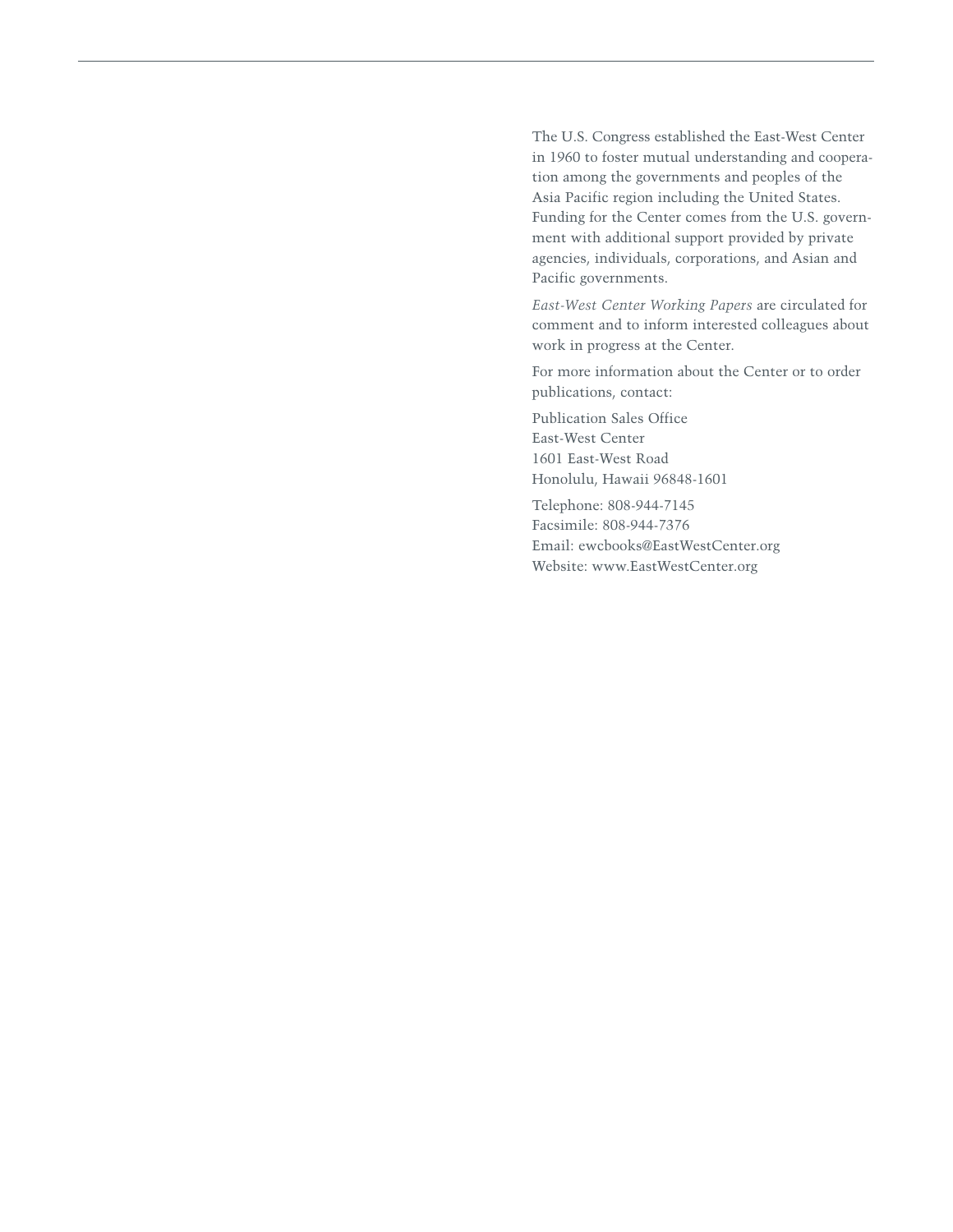**EAST-WEST CENTER** 

Economics Series

No. 86, February 2006

Terrorism and Tourism in the Asia Pacific Region: Is Travel and Tourism in a New World After 9/11?

**Christopher Edmonds and James Mak**

**Christopher Edmonds is a Fellow** at the East-West Center, and **Adjunct Graduate Faculty** in the Department of Economics at the University of Hawaii at Manoa.

**James Mak is a Professor and Chair** in the Department of Economics at the University of Hawaii at Manoa.

*East-West Center Working Papers: Economics Series* is an unreviewed and unedited prepublication series reporting on research in progress. The views expressed are those of the author and not necessarily those of the Center. Please direct orders and requests to the East-West Center's Publication Sales Office. The price for Working Papers is \$3.00 each plus shipping and handling.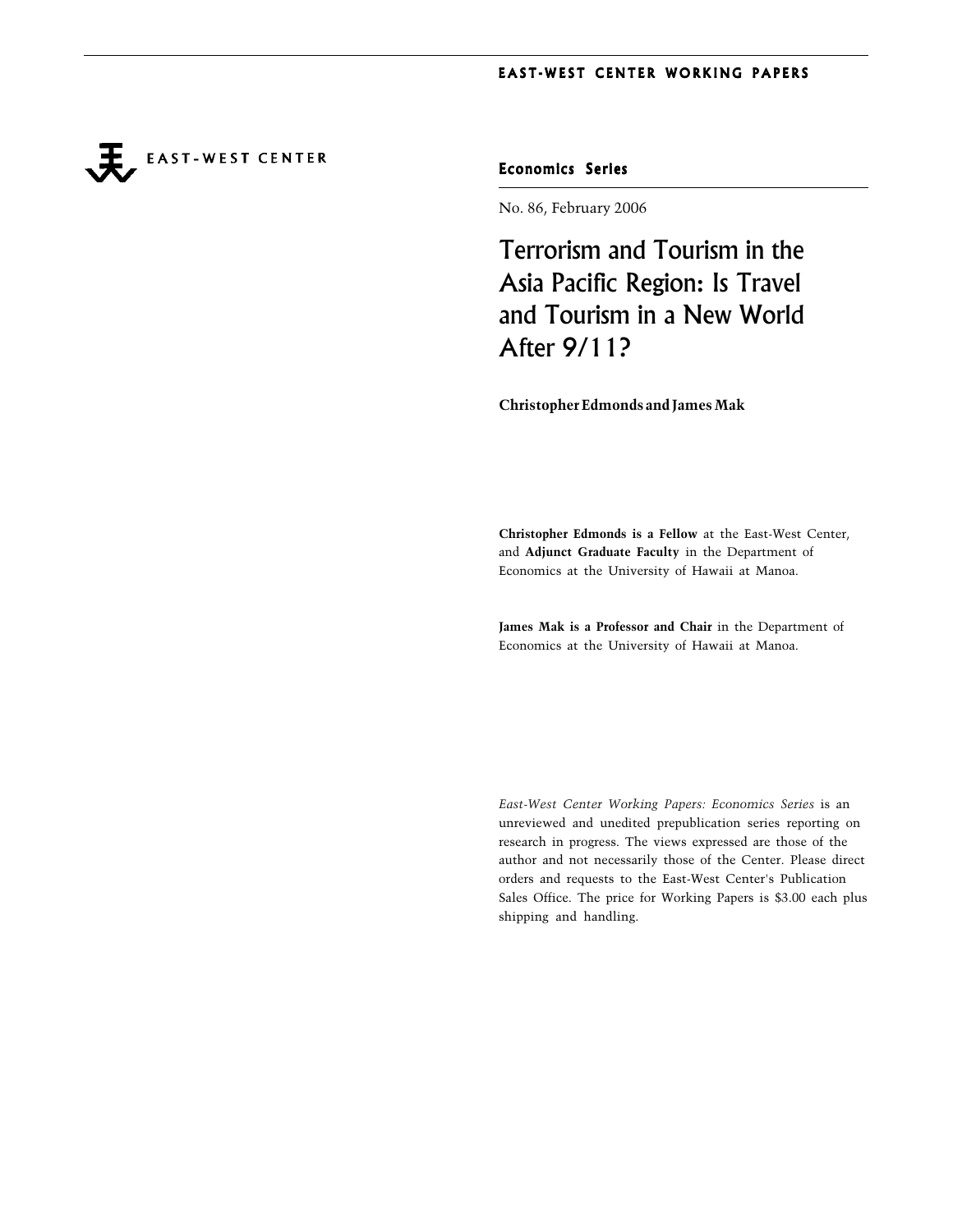# **Terrorism and Tourism in the Asia Pacific Region:**

**Is Travel and Tourism in a New World After 9/11?** 

Christopher Edmonds<sup>1</sup> and James Mak<sup>2</sup>

1 Fellow, East-West Center, and Adjunct Graduate Faculty, Department of Economics, University of Hawaii at Manoa.

2 Professor and Chair, Department of Economics, University of Hawaii at Manoa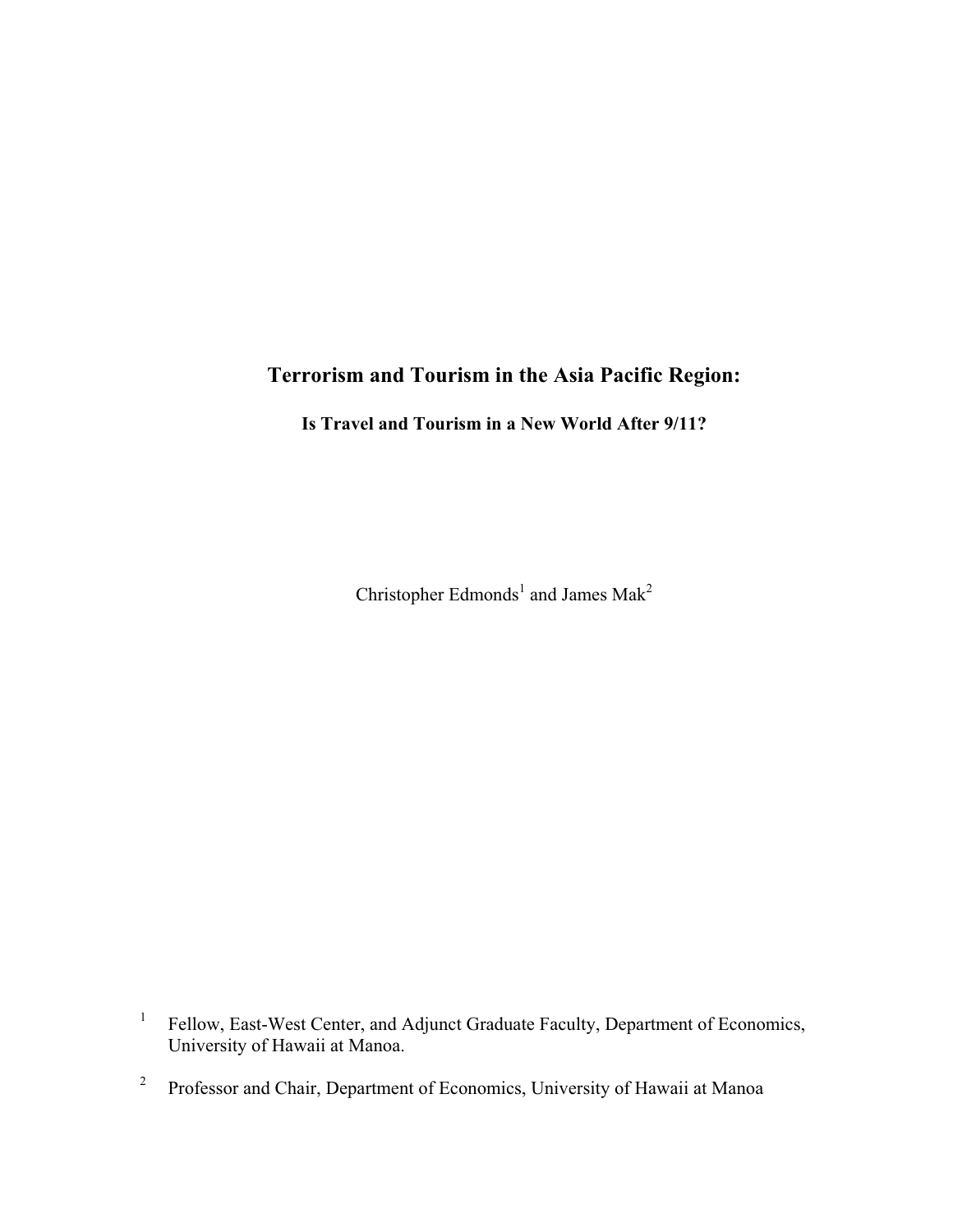**Terrorism and Tourism in the Asia Pacific Region: Is Travel and Tourism in a New World After 9/11?** 

#### **Abstract**

The paper reviews trends in travel and tourism in selected Asia Pacific countries before and after the terrorist attacks of September 11, 2001 (9/11) to consider the question of whether or not the global tourism has fundamentally changed since 9/11. Tourism is an important economic sector in several Asia Pacific countries and is a "fragile" industry in that it is highly susceptible to external shocks such as wars, outbreaks of deadly contagious diseases, incidents of terrorism, and so on. The first part of the paper presents a stylized picture of industry response following terrorist incidents and other major negative shocks to tourism, and reviews international tourist arrivals at selected Asia Pacific destinations. A richer body of data available Japan and the U.S. allows examination of the extent of substitution between domestic and international travel, and the impact of changed travel behavior on tourist spending. The paper finds that there has been significant substitution of domestic travel for overseas travel by nationals of both countries after 9/11, and that this has had a dramatic impact on the Hawaii tourism market. The paper explores some of the reasons for the differences observed in post-9/11 travel recoveries across Asia Pacific countries.

Acknowledgments: This paper was presented at the 2005 APEC Economic Outlook Symposium: The Economic Effects of Terrorism and Counter-Terrorism (June 22-23, 2005) at the East-West Center in Honolulu, Hawaii in June 2005. The authors gratefully acknowledge APEC's support for this research, and for the comments of participants of the Symposium and the Travel Research Group seminar at the University of Hawaii-Manoa. Lastly, we thank Jane Ho and Scott Nojiri for their research support.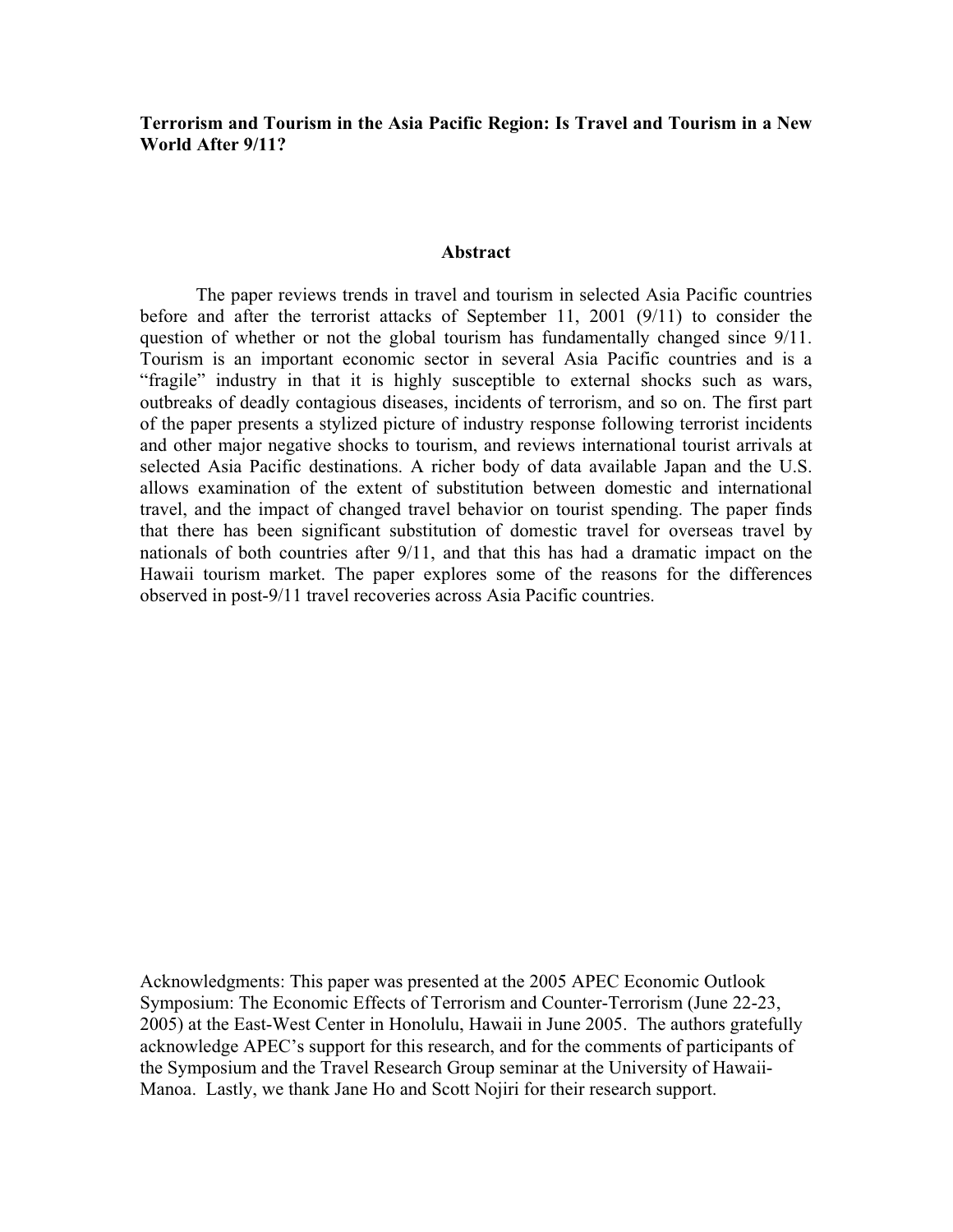## **I. Introduction**

Tourism is an important economic sector in several Asia Pacific countries. It is also often described as a "fragile" industry in that it is highly susceptible to external shocks such as wars, outbreaks of deadly contagious diseases, incidents of terrorism, and so on. In this paper, we review trends in travel and tourism in selected Asia Pacific countries before and after the terrorist attacks of September 11, 2001 (9/11). The question that we wish to answer is whether or not the world has fundamentally changed for travel and tourism since 9/11.

While the focus of this paper is on the relationship between terrorism and tourism, we cannot entirely isolate the effects of terrorist activities from other major events that have occurred since  $9/11$ . A number of these events have had significant negative impacts on travel and tourism in the Asia Pacific region during the past decade, among them, the Asian Financial Crisis (beginning in July, 1997), coalition invasion of Afghanistan (October, 2001), the Bali bombings (October, 2002), in the Spring of 2003 the "Perfect Storm" of the Severe Acute Respiratory Syndrome (SARS) outbreak and the war in Iraq, and most recently (December, 2004) the massive, destructive tsunami in the Indian Ocean. These various shocks exerted different impacts in the countries directly affected, in neighboring countries and regions, and in the global tourism market. For example, the SARS epidemic had a much more damaging impact on international tourist arrivals than 9/11 in a number of Southeast Asian countries, although 9/11 seems to have had a larger negative impact globally. Reviewing past trends suggests some countries appeared to recover more quickly than others from adverse shocks, and an examination of the reasons for this warrants researcher attention, especially if the answers provide useful policy prescriptions.

The paper is divided into three parts. Part I presents a stylized picture of industry response following terrorist incidents and other major negative shocks to tourism. We then review international tourist arrivals at selected Asia Pacific destinations to ascertain how each has been affected by and subsequently responded to these shocks. Part II focuses on Japan and the U.S. because we have data on outbound travel, tourist spending, and resident domestic travel for both countries as well as data on their international arrivals. The richer body of data allows us to examine the extent of substitution between domestic and international travel, and the impact of changed travel behavior on tourist spending. As we shall demonstrate, the substitution of domestic travel for overseas travel by Americans after 9/11 has had a dramatic impact on Hawaii, which has witnessed a sharp upturn in U.S. mainland-origin tourist arrivals in recent years. In Part III, we explore some of the reasons for the differences observed in travel industry responses in the various Asia Pacific countries, and we consider the effects of anti-terrorist and tourism promotion policies on tourism market recovery and growth.

#### **II. International Tourism in Selected Asia Pacific Countries**

The terrorist attacks on 9/11 reverberated around the world. Right after it, the World Tourism Organization (WTO) noted with a degree of satisfaction that the number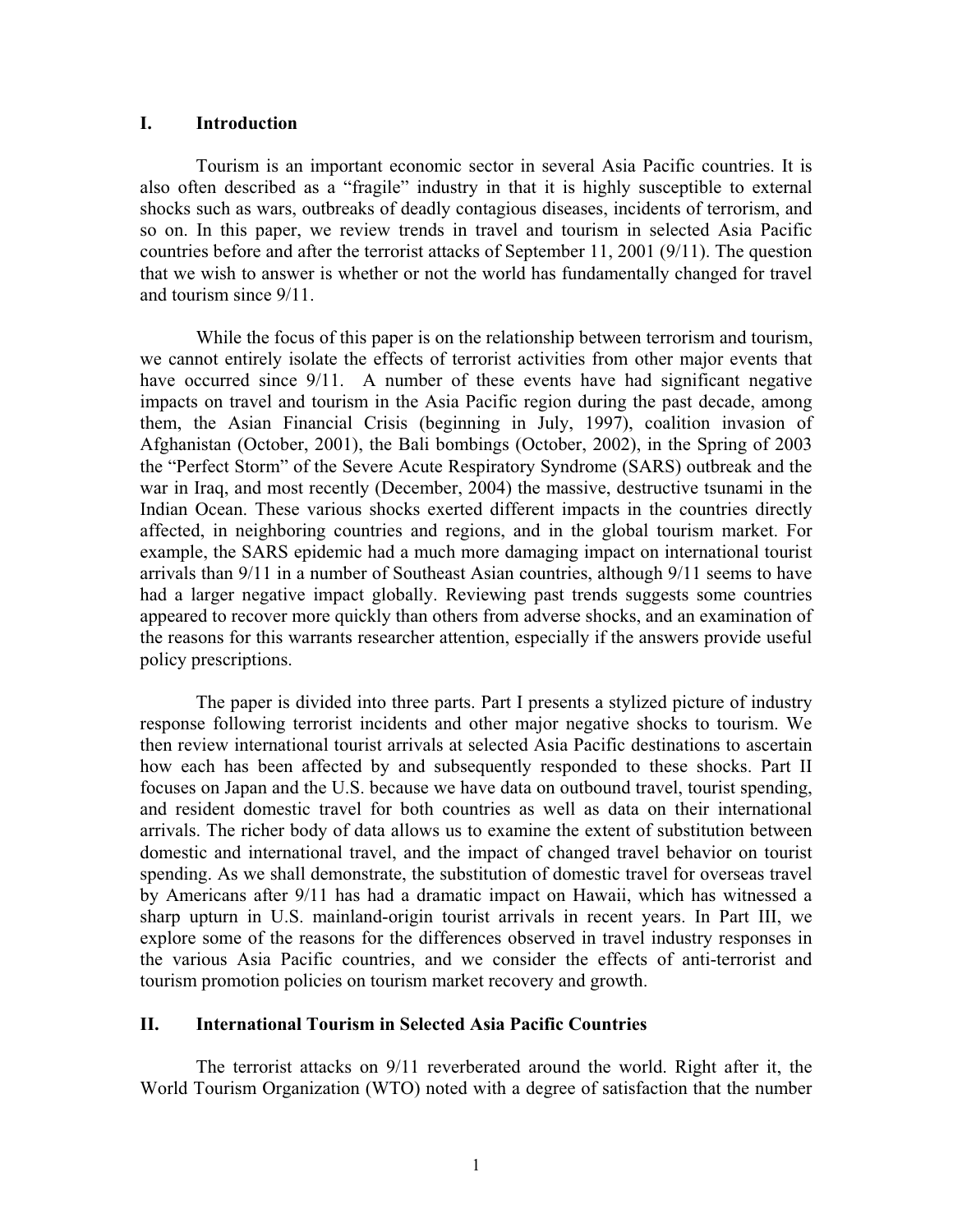of international tourist arrivals fell by less than 1 percent from 696.7 million arrivals in 2000 to 692.7 million in 2001. This small annual decline, however, marked a sharp reversal of the growth trend in international arrivals registered in the decade preceding 9/11. During the preceding decade (1990 to 2000), international arrivals rose at an average rate of 4.5 percent per annum worldwide (WTO, 2003). The 2001 decline was only the second on record (the last one was recorded in 1982). Not all of the decline can be attributed to 9/11. Part of the decline in international tourist arrivals was a slow-down in global economic growth that coincided with the Asian Financial Crisis and widened with the large falls in equity markets worldwide in 2000. By 2002, international tourist arrivals around the world rebounded to 702.6 million, exceeding the 2000 peak (op. cit.). The WTO confidently predicted that the future growth of international tourism would not be significantly deterred by threat of terrorism. In a report published shortly after 9/11, the WTO boasted, "Liberty and the desire for travel will conquer the fear of terrorism." (WTO, November 2001, p. 7 cited in Mak, 2005, p. 195) More than a year later, the WTO issued another opinion noting "The economic situation in the world is a more powerful threat to international arrivals than fear of terrorism." (Mak, op. cit.).

Of course, individual countries can diverge sharply from global trends. As we shall see below, international travel to the U.S. has not recovered since 9/11, and the country's declining share of international arrivals has been offset by increased domestic travel on the part of its residents. By comparison, Singapore seems to have not only fully recovered from the tourism downturn associated with 9/11, regional wars, SARS, and other international shocks since 2001, but is on the path to even faster rate of tourism growth than before 9/11.

#### *Economic View of Recovery*

When travel industry officials speak of recovery from 9/11, the conventional practice is to refer to the year 2000 as the point of reference, and to regard recovery as having been achieved when tourist arrivals (or spending) returns to pre-attack levels. Economists, however, tend to view "recovery" differently. For full recovery to have occurred, it is not enough to get back to where you began, it is necessary that you get to where you otherwise might have been had the terrorist incident not occurred. Hence, recovery is only attained when the level of economic activity (in this instance, tourism arrivals or expenditures) reaches the level, say, by extrapolating the pre- $9/11$  trend.<sup>1</sup>

 By this definition of "recovery", the effects of an external shock and subsequent recovery begin with the historical growth trend in tourist arrivals that is suddenly interrupted by an external shock (e.g., a major terrorist attack or natural disaster). The downturn and recovery process can be explained graphically as in Figure 1. The shock produces a sharp downward spike in tourist arrivals. Following the shock, recovery begins almost immediately. To achieve full recovery, tourist arrivals (or expenditures) must grow at a rate that is faster than the historical growth trend—the "catch-up" period. At some point, with the higher growth rate, tourist arrivals reach the level that would have been attained had the terrorist attack not occurred, and recovery is complete.

<sup>&</sup>lt;sup>1</sup> For example, see Engerman (1971) and Blunk et al. (2006).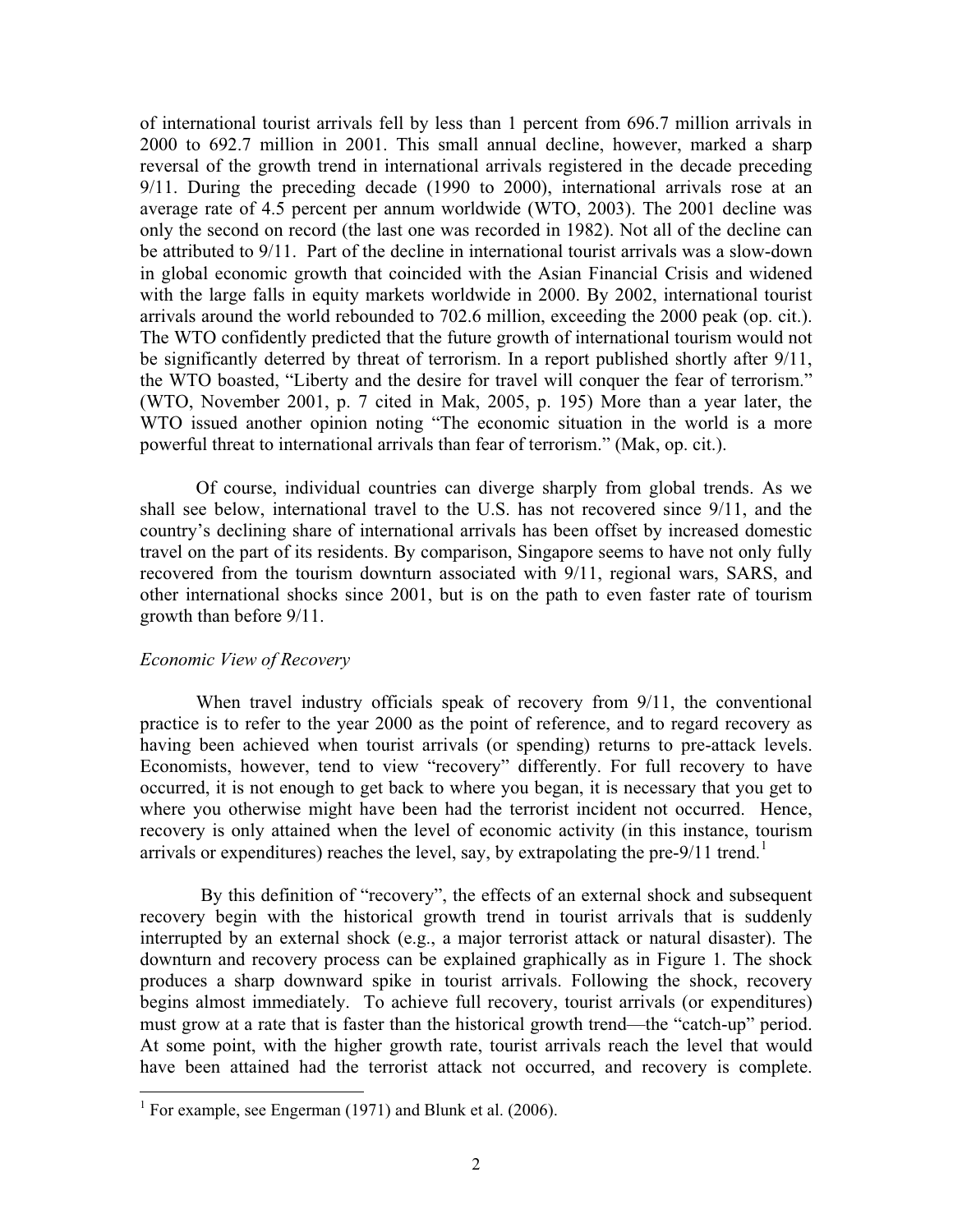Thereafter, growth is envisioned to proceed according to the historical trend. In this section, we employ this stylized framework to examine 9/11's impacts and recovery in international tourist arrivals at selected Asia Pacific countries.

### *Aggregate International Tourist Arrivals to APEC Countries*

Figure 2 displays the pre- and post- monthly international tourist arrivals in APEC countries (except Russia) between 1999 and 2002. The years covered are few due to data limitations encountered in some APEC members, so the effects of some of the major international events before 1999 (e.g. Asian Financial Crisis) and after 2002 (e.g., Iraq War and SARS epidemic) cannot be observed. In Figure 2, tourist arrivals are plotted against the number of monthly *global* terrorist incidents. The terrorist incidents were not necessarily directed at tourists or tourist establishments. Due to the difficulty (and controversy) in defining a "terrorist incident", we employ two measures of terrorist incidents, one issued by the U.S. State Department (2005) and another from a variety of sources (Wikipedia, 2005). Of course, not every terrorist incident around the world can be expected to have a negative impact on international tourist arrivals in every APEC country. However, as a group, the APEC countries are large enough so that global international terrorism incidents outside the region might be expected to have an observable impact on their aggregate tourist arrivals.  $2^{\circ}$ 

As reported in Figure 2, the simple correlation between the number of monthly terrorist incidents and the number of tourist arrivals is negative for both measures of terrorist incidents but rather weak ( $r = -0.12$  to  $-0.13$ ). But the sharp downturns in tourist arrivals following the 9/11 attacks (2001) and the Afghan war (2002) are quite visible in the Figure. Clearly, by the end of October 2002, tourist arrivals had not yet recovered to the historical trend line. Moreover, the post-9/11 trend is flatter than the historical (pre-9/11), indicating that tourism recovery a year after 9/11 was not in sight. One also readily notes the seasonal fluctuation in arrivals coinciding with peak months of travel over the year, and that major incidents generally interrupt regular trends in the immediate aftermath of the incident, while shifting the month-to-month arrival levels downward. Next, we consider pre- and post-9/11 tourism trends in selected individual countries.

#### *Arrival Trends and Terrible Global Events in Korea, Malaysia, and Singapore*

We select these three countries for discussion because of their status as APEC members, and because we have a longer time series of monthly international tourist arrivals statistics for them than for APEC as a whole. They are of particular interest because they display contrasts in the magnitude of their downturns in visitor arrivals following major terrorist and other global events and in the manner of their recovery.

 $2^2$  Because APEC covers such large share of the global economy, it is reasonable to expect that the number of terrorist events reported worldwide would influence tourism arrivals summed across APEC countries; however the connection between terrorist incidents worldwide and tourism arrivals in any single country should be weaker.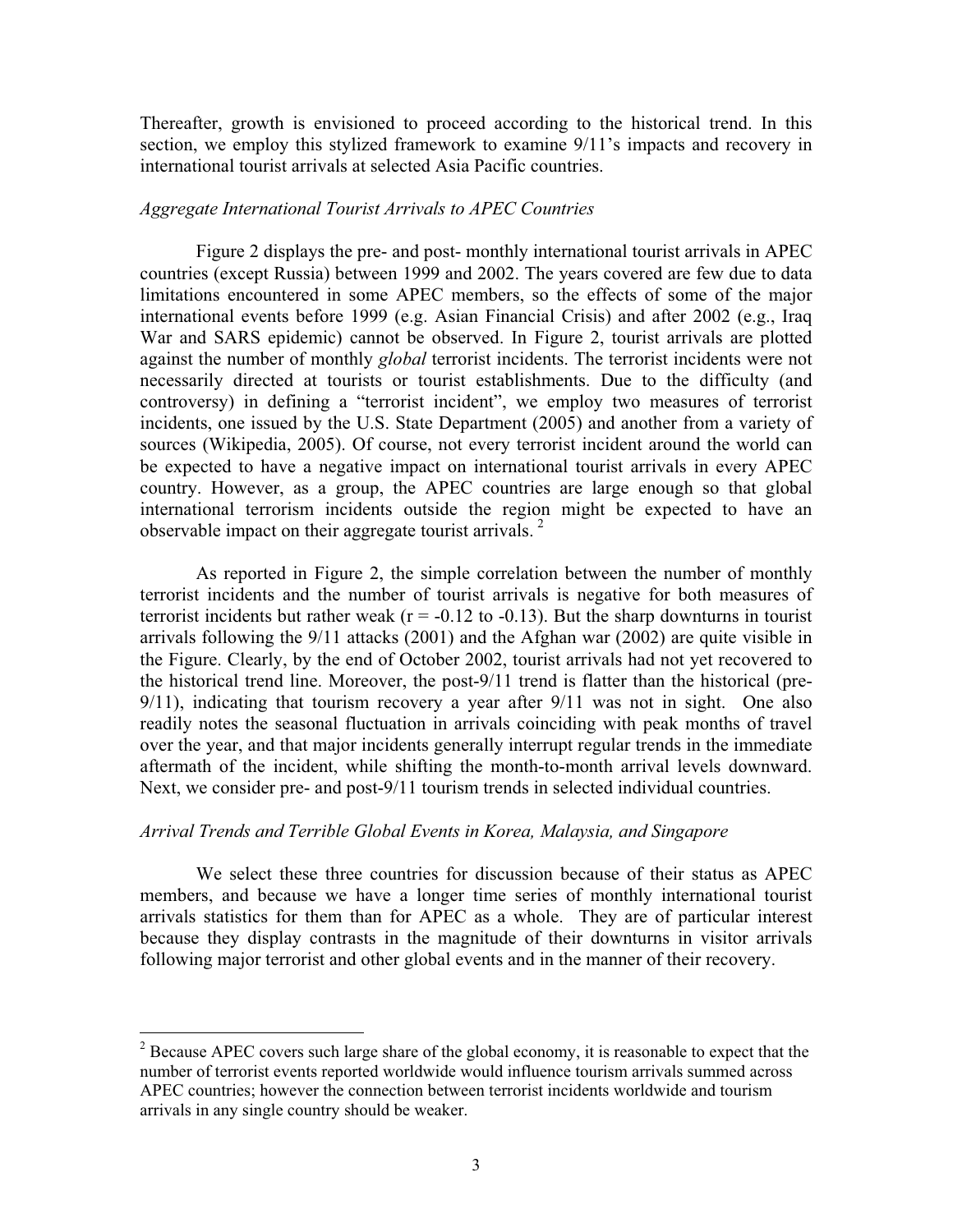As shown in Figure 3, Korea experienced sharp declines in international tourist arrivals following 9/11, the Afghan war, and the 'Perfect Storm' (the Iraq War and SARS, which produced the largest negative impact on tourism inflows). The road to recovery in international visitor arrivals to Korea has been relatively quick after each shock only to be reversed by the arrival of the next major shock. The experience of Korea suggests that waves of external shocks may be more damaging to international travel than a single, catastrophic event. Such an effect would be consistent with recent research (Pizam and Fleischer, 2002) that shows the frequency of events has a greater negative effect on tourism demand than the magnitude of the event. Although the succession of adverse events since 9/11 caused a downward shift in the linear trend in international visitor arrival to the country, they do no appear to have altered the longer-term growth trend as the pre- and post-9/11 trends have nearly identical slopes.

Malaysia presents a more sobering picture of both the short-term and long-term impacts of major terrorist events on that country's tourism sector. In Figure 4, 9/11 and the war in Afghanistan and the Perfect Storm produced more pronounced, sharper, downward spikes in visitor arrivals. Despite impressive rates of recovery right after these major events (although its rates of recovery following 9/11 and the Iraq War/SARS epidemic appear slower than in Korea), it is noteworthy that the post 9/11 trend in arrivals is much flatter than the pre-9/11 trend. This suggests full recovery of Malaysia's tourism industry from these major shocks is still not in sight.

One hypothesis for why 9/11 and subsequent events have damaged Malaysia's international visitor arrivals is that as a Muslim country, Malaysia may be viewed as a riskier destination among some tourists from the West. However, more detailed analysis is required to examine this hypothesis. Malaysia remains a popular destination among Muslim visitors from Arab countries who feel unwelcome in the West, but tourists from North America and Europe represent the largest share of international travels. Overall, the global war on terrorism has been particularly hard on Malaysia's tourist industry. Reflecting the downturn in the country's tourism sector and the desire of policymakers to see the sector return to the strong growth it displayed before 9/11, Malaysian tourism officials have been visiting Canada and the U.S. (June, 2005) in an effort to promote international arrivals from North America.

In contrast, Malaysia's neighbor, Singapore, presents a radically different picture. The impact of the Asian Financial Crisis (1997) on international tourist arrivals in Singapore is clearly visible, as are the closely bunched twin events of 9/11 and the Afghan war (see Figure 5). The War in Iraq and SARS epidemic in Spring 2003 produced much deeper falls in international arrivals to Singapore than 9/11 itself, however, the country's recovery after 2003 has been much stronger (on a much steeper path) compared to that of Malaysia. In fact, its post-9/11 trend is much steeper than its own pre- 9/11 trend, and by early 2004 visitor arrivals had already exceeded the volumes predicted by the historical trend. This trend may indicate that Singapore is viewed by international travelers as a safer and more appealing destination in the post-9/11 world, and suggests the country is poised to enjoy a faster rate of tourism growth in the future than before 9/11.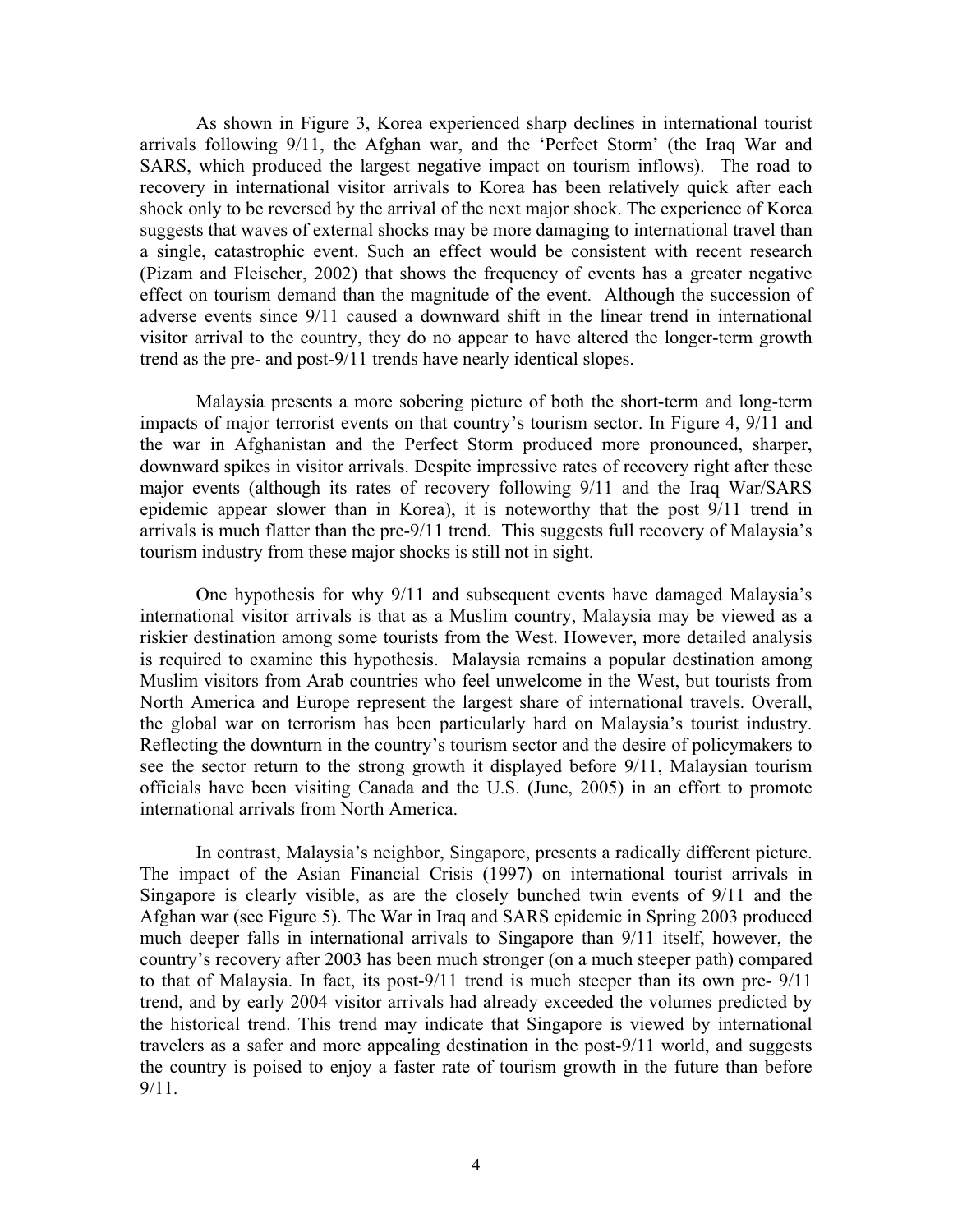#### **III. More Detailed Look at Japan and U.S. Trends**

There is generally more interest in Japanese outbound international travel than inbound travel because the volume of inbound travel to Japan is much smaller than the volume of outbound travel. In 2004, Japan hosted about 5 million international visits compared to almost 17 million Japanese overseas visits. Moreover, international visitor arrivals in Japan are more apt to be business travelers whose trips are likely to be less discretionary. Given the relatively small size of the inbound international tourism market and the business objective of much of this travel, it is not surprising that international tourist arrivals to Japan recovered relatively quickly following 9/11 (Figure 6).

More noteworthy is the more economically important outbound international tourism from Japan. Figure 7 shows Japanese overseas and domestic travel since 1990. After 9/11, overseas travel by the Japanese fell and the share of outbound travel declined relative to domestic travel. These trends suggest that unrest overseas induced many Japanese to substitute domestic travel for overseas travel. Travel spending fell even more sharply than the number of trips, especially spending on overseas trips (Figure 8). This is likely due to the substitution of cheaper trips closer to home (e.g. Korea, Southeast Asia) for more expensive trips to distant places (e.g. U.S. and Europe).

As in other countries, Figure 9 shows that 9/11 and other major international shocks produced sharp declines in international tourist arrivals in the U.S. The Figure indicates that the U.S. travel and tourism industry is far from recovery as the volume of international visitors to the U.S. continues to languish far below pre-9/11 peak levels; moreover the post-9/11 trend remains flatter than the historical trend. The U.S. share of total international arrivals has fallen to a low 5.9 percent (down significantly from its recent peak level of 9.4 percent recorded in 1992) before showing a modest rise (0.1 percent) in 2004.

One compensation to tourism related businesses in the U.S. has been the uninterrupted rise in the number of domestic person trips since 9/11 (Table 1) compared to the discouraging decline in the number of foreign tourists. On the other hand, total travel spending (after accounting for inflation) fell even among U.S. domestic travelers, and in 2004 remained below the level of domestic travel spending pre- 9/11 (Table 2). The decline in travel spending has fallen particularly hard on tourism employment as direct employment in tourism fell by nearly 5 percent between 2000 and 2004 (Table 3), while total employment in the U.S. declined only marginally  $(0.23$  percent) over the same period.

The decline in U.S. domestic travel spending, despite the rising number of domestic trips, is likely explained by the change in the mix of travelers. Both the terrorist attacks of 9/11 and subsequent events and the U.S. economic recession that began in March 2001, have led to reduced business travel budgets and sharply curtailed high spending business travel (especially travel to conventions and other meetings). In 2003, business travel accounted for 18 percent of total domestic person trips in the U.S., but 31 percent of total travel spending (Travel Industry Association of America, 2005).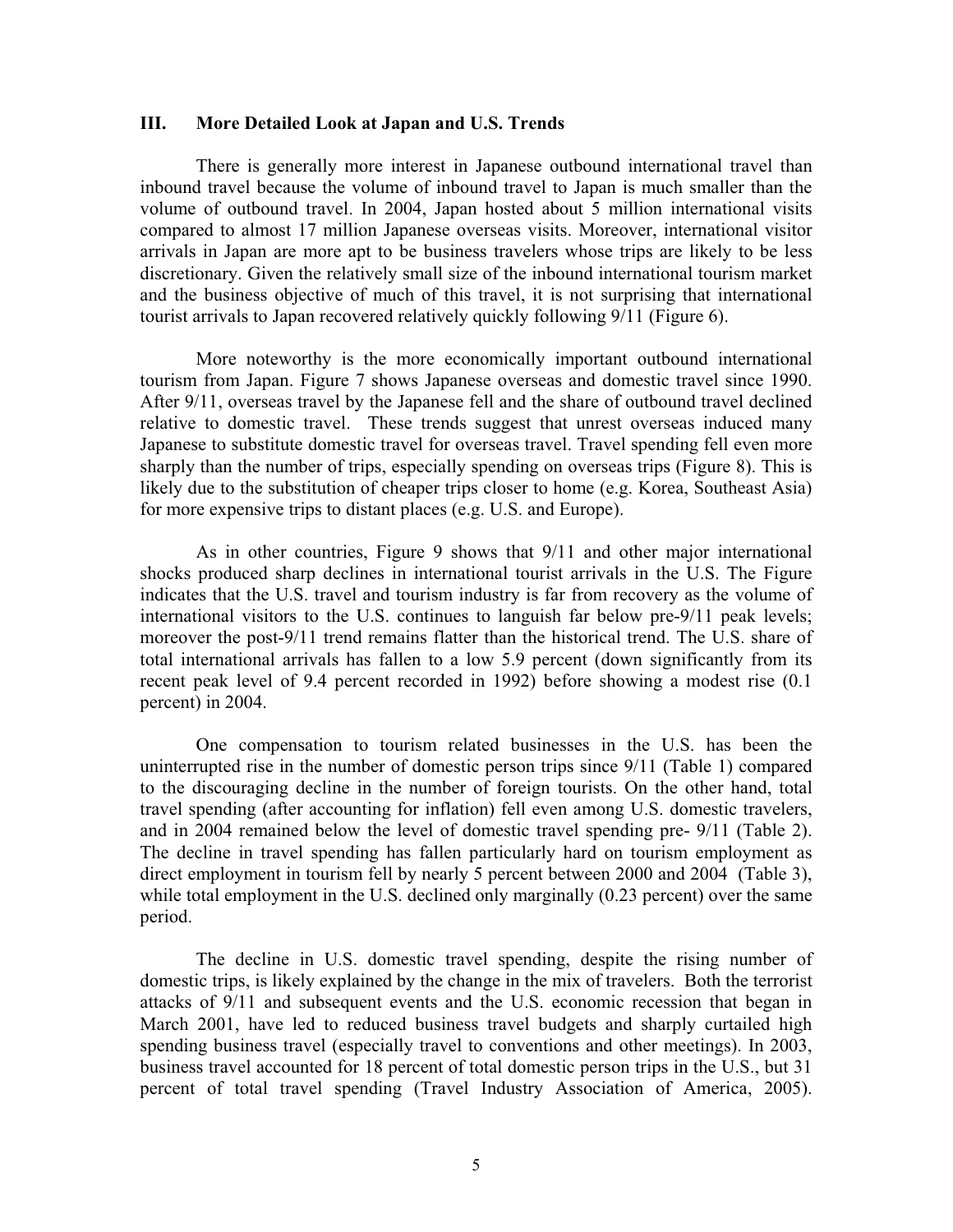Advances in telecommunication technology explain part of the decline in business travel; today businesses (40 percent of business air travelers in 2004) are relying more heavily on improved teleconferencing and the Internet as an alternative to personal travel (Ibid.).

In response to 9/11 and subsequent major shocks, U.S. residents have also curtailed their overseas travel, and the number of overseas trips from the U.S. declined continuously from 60.9 million trips in 2000 to 54.2 million trips in 2003. However, this declined in outbound international travel from the U.S. was less than the fall in international visitors to the U.S., which contributed to the country's growing current account deficit with the rest of the world.

The combination of rising domestic travel *and* declining foreign travel suggests that Americans have substituted travel to domestic destinations in lieu of foreign travel. This is most clearly illustrated in travel to Hawaii. Figure 10 shows that while international visitor arrivals in Hawaii fell in the wake of 9/11, domestic arrivals from the U.S. mainland have risen more than enough to compensate for the fall in international visitors (Figure 11). The total number of visitor arrivals (domestic and foreign) has surpassed the pre-9/11 peak. Figure 12 shows why U.S. travel to Hawaii is booming: the pre-9/11 trend in the ratio of Hawaii to foreign travel was falling meaning that U.S. travelers were displaying increasing preference for foreign travel as opposed to travel to Hawaii before 9/11. The upward spike in the ratio after 9/11 suggests that 9/11 and subsequent unrest abroad have suddenly increased U.S. preference for travel to Hawaii, and this has had a strong positive effect on the state's tourism industry. The preference for Hawaii (and other domestic destination) travel may increase further in the near future as new U.S. travel regulations under the Western Hemisphere Travel Initiative (WHTI)- to require U.S. residents returning from trips to Mexico, Canada, and the Caribbean (except Puerto Rico and the U.S. Virgin Islands) to show U.S. passports-- further discourages American travel abroad. There is a *caveat* here. When U.S. travelers begin to favor foreign travel again, the current boom in Hawaii tourism could come to an end. For now, tourism in the U.S. and Hawaii have become more dependent on domestic leisure travel.

## **IV. Conclusion and Policy Considerations**

People travel for pleasure in order to escape from the day-to-day routine of their lives. What they do not want is to be exposed to personal hazards, so safety is a paramount concern of most travelers. Not surprisingly, terrorist incidents and other threats to personal safety—whether they are natural disasters or disease epidemics—reduce people's propensity to travel. Economic downturns associated with business cycles and other economic fluctuations (e.g., large changes in exchange rates) also influence both the level of travel and the choice of destination. While this paper focuses on the relationship between terrorism and tourism in the Asia Pacific region, it is clear that terrorist incidents have not been alone in shaping recent trends and the longer run development of tourism in the region. Indeed, in the short run terrorism and the counterterrorist measures adopted after 9/11 seem to have been less damaging to travel and tourism growth in the region than some other events—especially the SARS epidemic.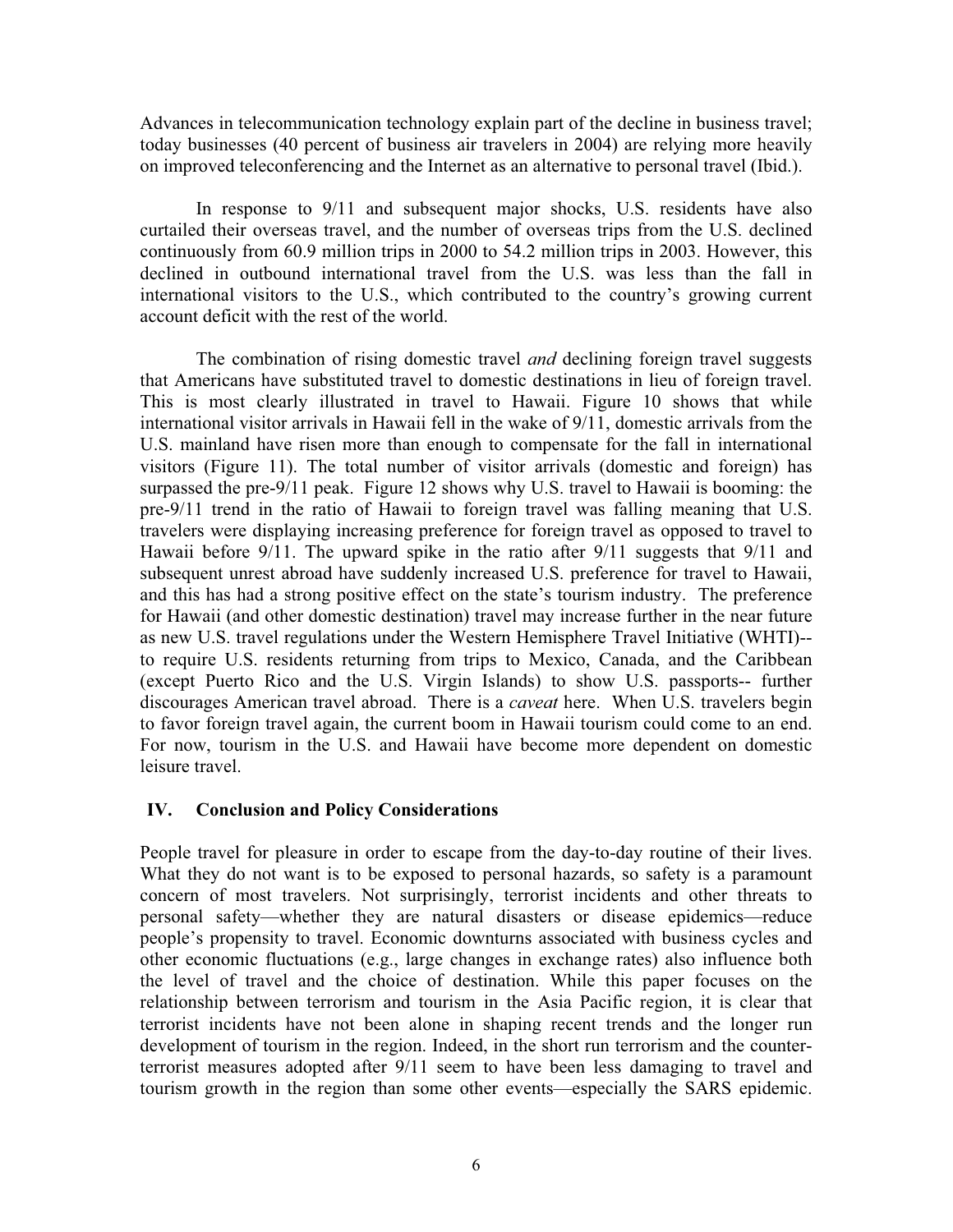Global tourism has withstood the effects of recent years' terrible events pretty well as travelers adapt to threats by switching their choices of travel destinations. As a result, tourist arrivals in most countries have displayed great resilience in the face of this adverse travel environment. Nonetheless, the succession of negative external shocks in the region following 9/11 has clearly stymied the recovery of tourism in some countries.

The long-term effects of the recent upsurge in global terrorism and of the counterterrorism policies may not yet have been fully felt in some countries, making it unclear whether the post-9/11 downturn will be lasting. Growing military and security expenditures, higher insurance costs, as well as the rising price of oil, are all associated with higher costs of doing business in the post-9/11 world. The fight against terrorism necessarily diverts economic resources from other productive uses and reduces the overall efficiency and growth of the world's (and the APEC region's) economy, which in the long run will retard the growth of income sensitive demand for tourism. Progress in the 'war on terror' as well as the policies pursued by affected countries will play large a part in determining how lasting the effect of 9/11 and subsequent tragedies will be on particular countries' tourism industries.

In the case of the U.S., two trends appear to be working together to contribute to the decline in its global market share of international tourism. One trend relates to the reality and perception regarding ease of travel to the U.S. and the hospitality of the country to foreign visitors. The second trend relates to increasing ease of international travel to many countries and the emergence of new destinations at major for international visitors. We will briefly discuss these two trends in turn.

Opinions about the U.S. have become increasingly negative in recent years (Pew Research Center, 2005) and this may carry over into an apparently increasing perception abroad that the U.S. is unfriendly to foreign tourists, but that has not been demonstrated to be a serious deterrent to foreign travel to the U.S. The perception that U.S. is 'fortresslike' when it comes to allowing foreign tourists into the country is longstanding. Until 1986, the U.S. had among the most restrictive visa entry requirements in the world. The U.S. implemented its first visa waiver agreement with U.K. (as an experiment) only in 1988. Today, the list of countries whose nationals are able to enter the U.S. without a prearranged visa is perhaps the shortest of any of the OECD countries.

 U.S. insistence that foreign visitors hold passports that include biometric identifiers of the passport holder threatened to stifle the busy summer travel season, and was only dropped last May when it became clear that a majority of European countries would not be able to satisfy the requirement.

It seems obvious that the growing number of regulations and requirements needed to obtain a tourist visa to the U.S. make it more difficult for foreigners who want to visit the U.S. Requirements for personal interviews, and higher visa application fees and longer waits to obtain visas can deter would be international visitors. Added security measures at U.S. Embassies abroad mean that visa applicants must often wait in longlines in order to apply for a visa.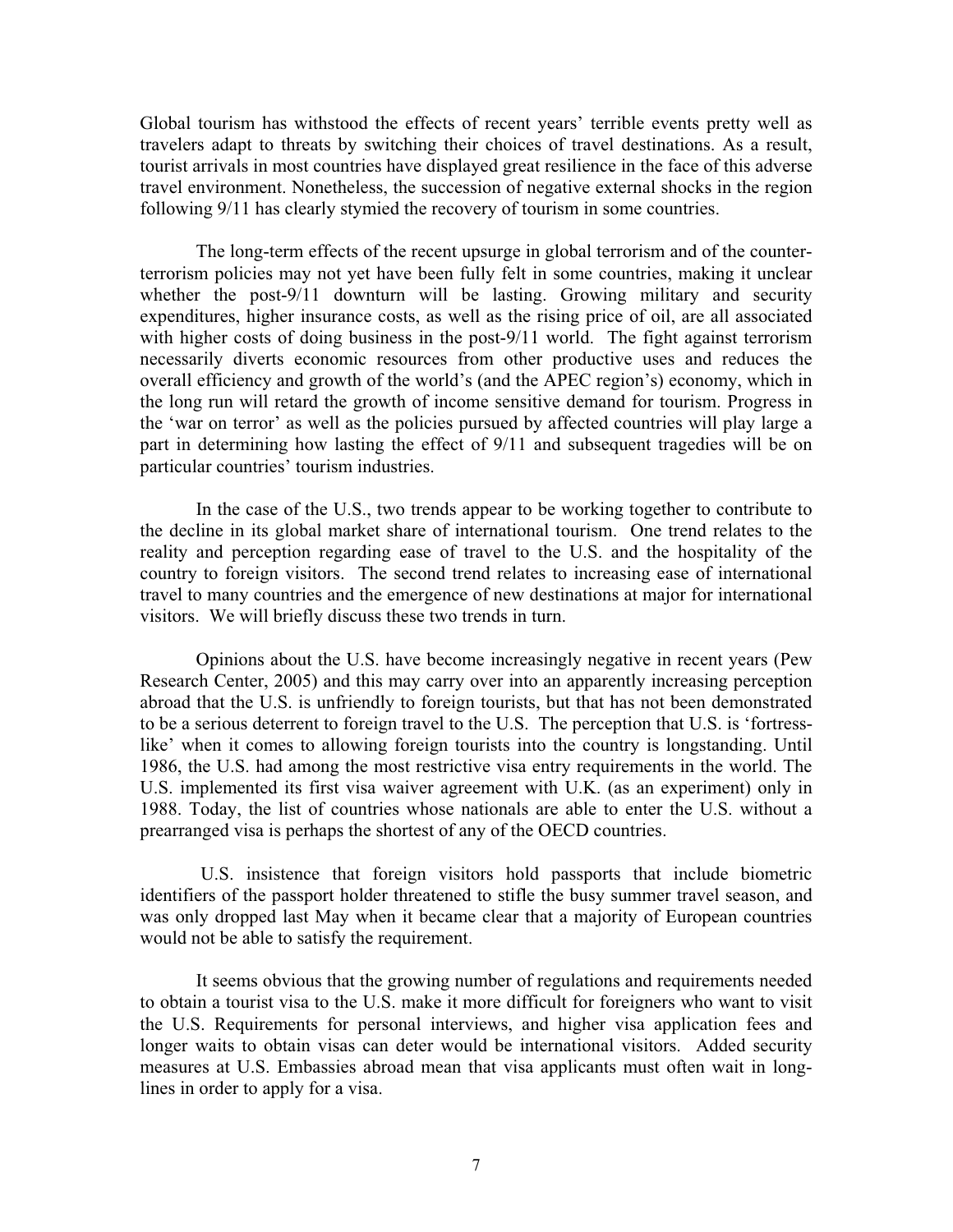While added scrutiny of would-be visitors and tighter security at U.S. facilities abroad are entirely understandable in today's dangerous world, greater efforts seem necessary to ensure that the time and inconvenience faced by those interested in visiting the U.S. be reduced as much as possible. An anecdote provided by Marsha Wienert, the State of Hawaii's Tourism Liaison, illustrates one such opportunity. At the 2005 APEC Economic Outlook Symposium, Ms. Wienert recounted how she had just returned from a trip to Korea along with other members of a Hawaii Trade Mission. She explained how the Trade Mission had observed Koreans waiting to get into the U.S. Embassy to apply for visas to travel to the U.S. The queue of applicants stretched around the Embassy and she speculated that it would have taken several hours just to get into the door of the U.S. Embassy, yet Embassy officials explained that once the applicant got inside the Embassy it took less than an hour to obtain a visa. The explanation for why the line to enter the Embassy was so long was that the facility had only one security set of metal detectors and x-ray machines to screen people going into the Embassy. With added personnel and security screening machines, the Embassy would be able to drastically reduce the time and inconvenience Koreans face in obtaining a visa without sacrificing the nation's security.

It is widely acknowledged that tourism has always been treated as a "second class citizen" among the world's major industries. Unless this mindset changes, it is obvious that the final recovery of international travel to the U.S. will not be in sight. The industry, however, is not totally impotent. The recent announcement by the 2,200-member Travel Industry Association of America (TIA) to forge a "strategic partnership" with the Travel Business Roundtable (TBR) could provide more political muscle for a coordinated political lobby campaign to reduce many of the pains associated with international travel. There is an obvious need for the U.S. to figure out ways to reduce the transactions costs foreign tourists face in their efforts to visit the U.S. Otherwise, international travel to the U.S. seems likely to continue to perform below its potential, and the country will be economically worse off as a result. Hopefully, 2004's stronger growth in the number of international visitors to the U.S. will mark a reversal in the negative trend seen between 2000 and 2003.

Another trend—i.e. measures taken by foreign countries to ease their inbound travel restrictions in order to promote international travel to their countries—also appears likely to contribute to the relative decline in U.S. international tourism. Following 9/11, many countries have lowered their regulatory barriers to international visitors and have become much easier for foreign visitors to visit. Perhaps it is not a coincidence that Singapore which has visa waiver agreements with well over 150 countries in the world saw its international travel recover quickly from waves of external shocks and then surpass its pre- 9/11 peak. The numbers of foreign travelers visiting China have been increasing and the country will likely pass the U.S. as the third most popular international destination worldwide if recent trends continue. In recent years, China has been negotiating "Approved Destination Status" (ADS) agreements that facilitate easier visa processes for Chinese wishing to travel abroad and for foreigners wishing to visit China. The 1990's saw a number of important multilateral agreements to ease travel between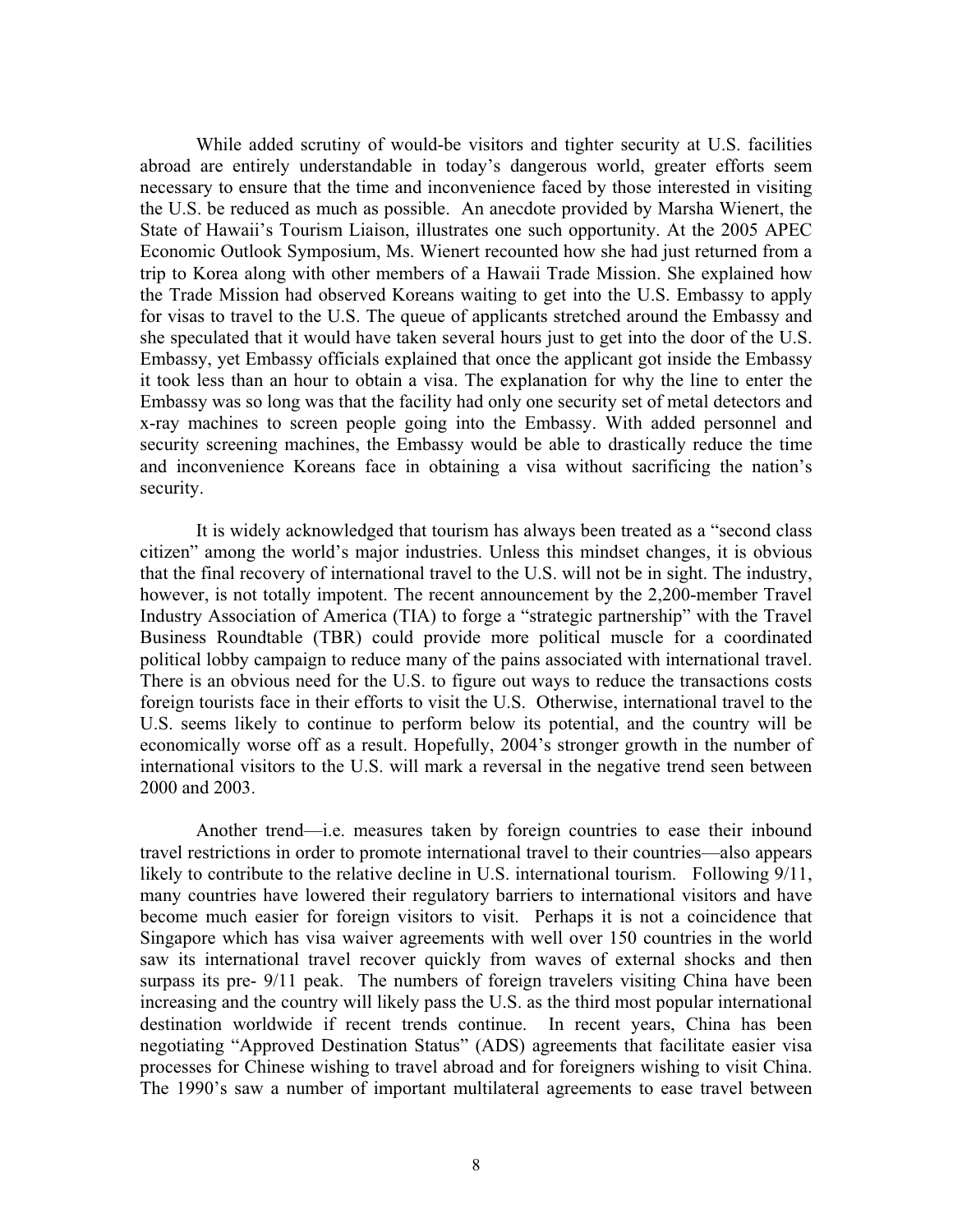countries. The European Union (EU) implemented the "Schengen Visa" that enables foreign visitors from non-EU countries to obtain a single visa that allows them to travel to all the EU countries. Several countries in the Association of South East Asian Nations (ASEAN) now allow visa free entry for each other's nationals, and negotiations are underway to allow a "Schengen-type" visa for travel within the ASEAN region. The purpose of mentioning these developments is to note that moves toward easing travel restrictions continue around the world, even in an environment of heightened security concerns, and to note that in the highly competitive global market for tourism, these measures can be expected to influence travelers' choices of destinations.

Finally, to return to the question initially raised in the paper: "Is Travel and Tourism in a New World After 9/11?" On balance we would say that available data argue against a fundamental shift in international travel patterns globally, however, the heterogeneous policies and experiences of individual countries post-9/11 suggests some countries may be experiencing fundamental changes in their tourism sectors. For the U.S., 9/11 and the continuing war on global terrorism has hurt international travel to the country and perhaps for a long time to come.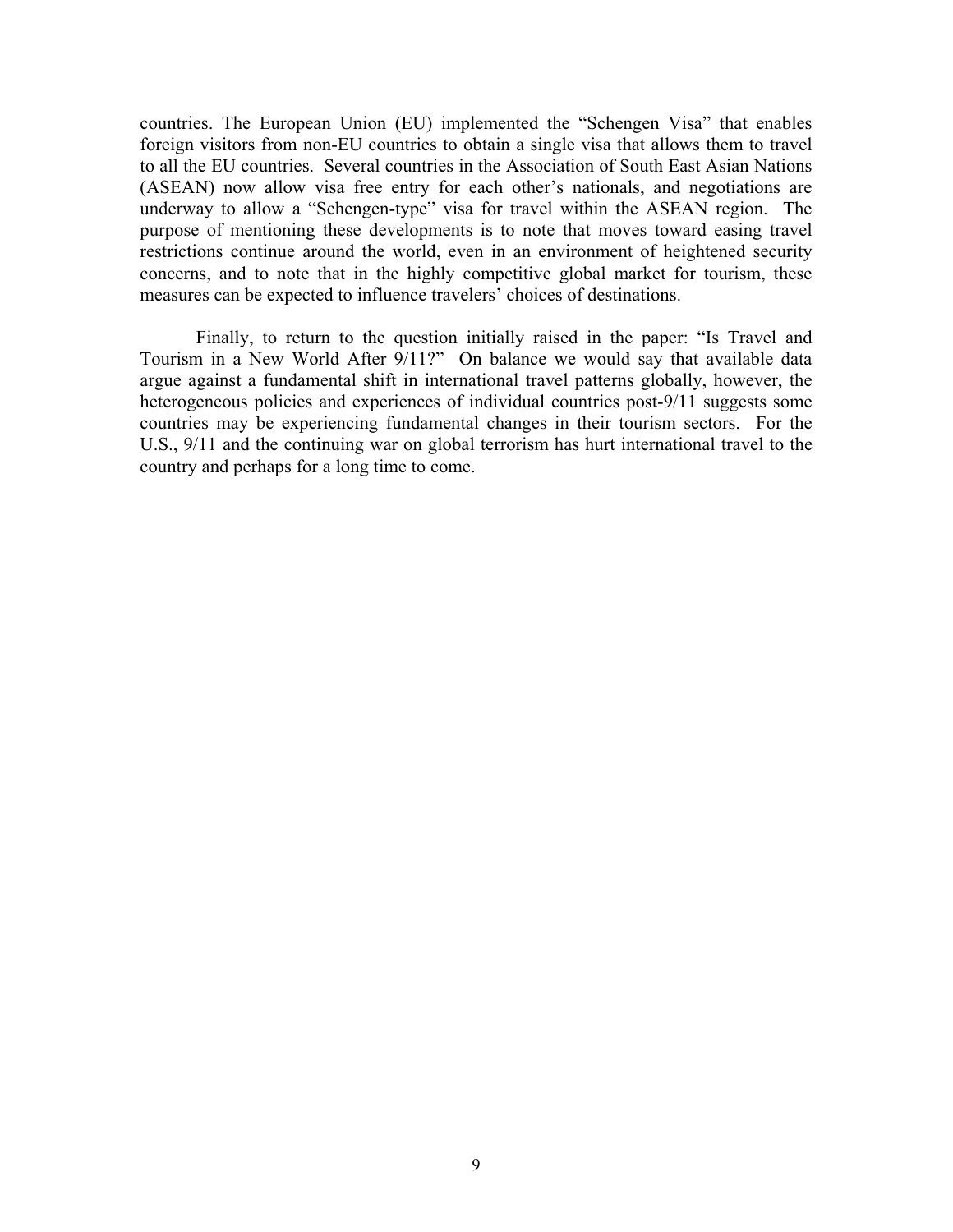## **References**

APEC (2003) "WTO Comparative Tourism Statistics for APEC Member Economies 1999 to Dec. 2002," APEC Tourism Information Network (TIN), available online at: http://www.apec-tourism.org/downloads/.

Blunk, Scott, David Clark and James McGibany (2006) "Evaluating the long-run impacts of the 9/11 terrorist attacks on US domestic airline travel" *Applied Economics*, Vol. 38, pp. 363–370.

Bureau of Economic Analysis (2005) "Total Tourism-Related Sales Grew 11 percent in First Quarter 2005" *BEA News*, June 9 (BEA 05-24), Washington, D.C.: International Trade Administration (U.S. Department of Commerce), 6 p.

Bureau of Labor Statistics (2005) "Employment, Hours, and Earnings from the Current Employment Statistics survey (National)," Washington, D.C.: US Department of Labor.

Department of Business, Economic Development, and Tourism (2005) "Data on monthly tourism arrivals to Hawaii" obtained online from the University of Hawai'i Economic Research Organization (UHERO) website at: http://uhero.isdi-hi.com/.

Department of Business, Economic Development, and Tourism (2003) "Annual Visitor Research Report" Honolulu: State of Hawaii, 122 p.

Engerman, Stanley (1971) "The Economic Impact of the Civil War," in Robert W. Fogel and Stanley L. Engerman, eds. *The Reinterpretation of American Economic History*, New York: Harper and Row, Publishers, pp. 369-379.

JTB Corp. (2005) "Statistics for 1990~2003, Preliminary Figures for 2004, and Projections for 2005", *JTP News*, January 13, Tokyo: JTP Corp., 2 p.

Korea National Tourism Organization (2005) Database of tourism statistics for Korea, available online at: http://www.knto.or.kr/eng/07\_statistics/ 07\_01\_2.jsp.

Mak, James (2005) "Tourism Demand and Output in the U.S. Tourism Satellite Accounts: 1998-2003," *Journal of Travel Research*, Vol. 44, August, pp. 1-3.

Mak, James (2004) *Tourism and the Economy…understanding the economics of tourism*, Honolulu: University of Hawaii Press, 268 p.

Malaysia Tourism Promotion Board (2005) "Monthly Tourism Statistics (1996 to 2005)," Kuala Lumpur: Putra World Trade Center (Ministry of Tourism). Available online at: http://www.tourism.gov.my/statistic/default.asp.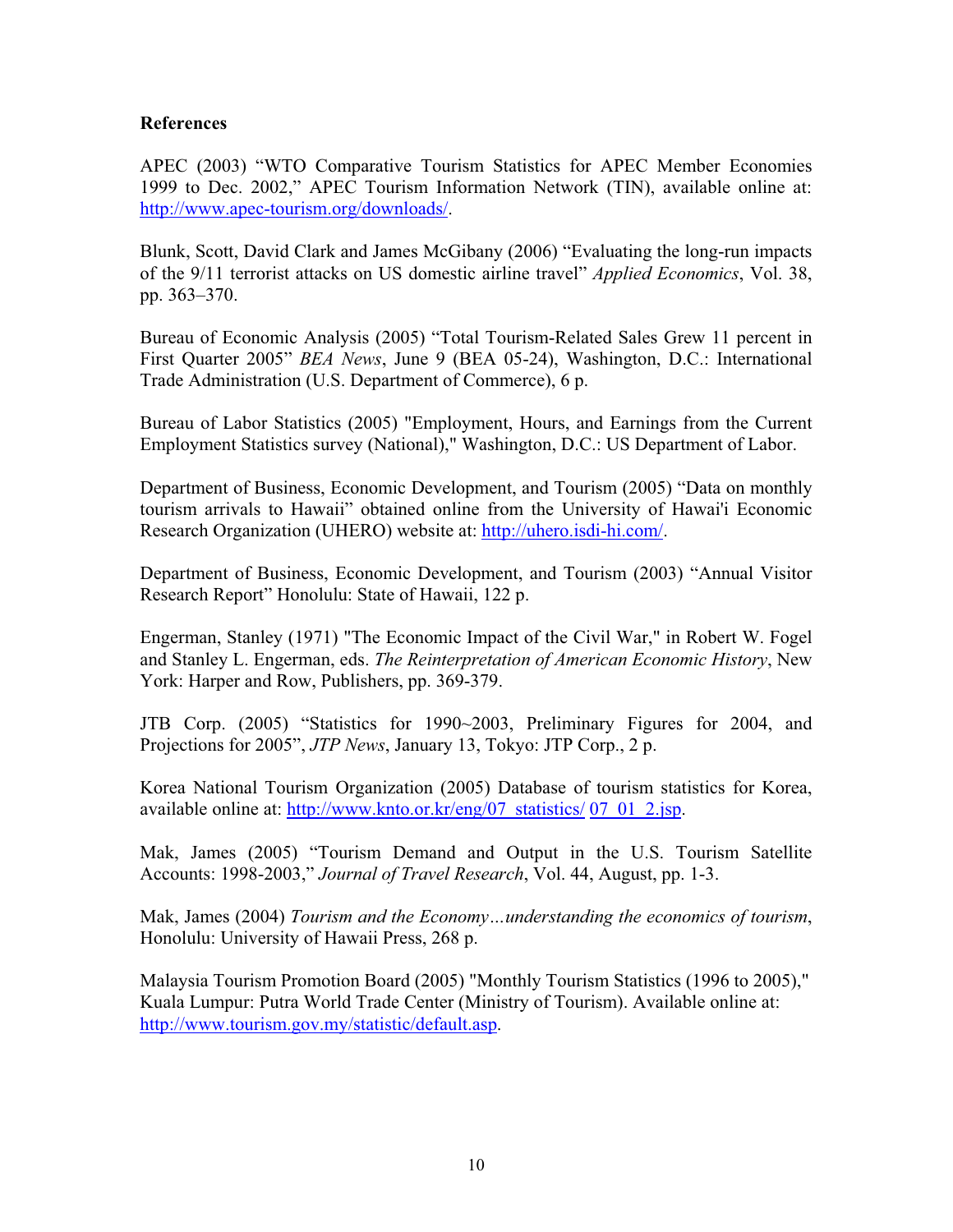Office of Travel and Tourism Industries (2005) "Monthly Tourism Statistics (1996 to 2005)," from the report *Summary of International Travel to the United States*, Washington, D.C.: International Trade Administration (U.S. Department of Commerce). Available online at: http://tinet.ita.doc.gov/research/monthly/arrivals/index.html.

Pew Research Center (2005) "U.S. Image Up Slightly, But Still Negative," Pew Global Attitudes Project report based on a series of worldwide public opinion surveys, available online at: http://pewglobal.org/reports/display.php?ReportID=247.

Pizam, Abraham, and Aliza Fleischer (2002) "Severity versus Frequency of Acts of Terrorism: Which Has a Larger Impact on Tourism Demand," *Journal of Travel Research*, vol. 40, February, pp. 337-339.

Singapore Tourism Board (2005) *Annual Tourism Statistics,* Singapore: STB. Latest information on monthly visitor arrivals available at the Research & Statistical Information link: http://app.stb.com.sg/asp/tou/tou02.asp.

Travel Industry Association (2005) "Business and Convention Travelers' Habits Tracked in New Survey" TIA Press Release, February 8, Washington, D.C.: TIA, 3 p. Available online at: http://www.tia.org /Press/pressrec.asp?Item=359.

Travel Industry Association of America (2005) *2004 Business and Convention Travelers Report*, summary of findings available online at http://www.tia.org/Press/pressrec.asp? Item=359, Washington, D.C.: TIA, 94 p.

U.S. Department of State (2004) *Significant Terrorist Incidents, 1961-2003: A Brief Chronology*, Washington, DC: State Department. Available online at: http://www.state.gov/r/pa/ho/pubs/fs/5902.htm.

Wikipedia (2005), "List of terrorist incidents" compiled from multiple sources (MIPT Terrorism Knowledge Base, US State Department's List of Significant Terrorist Incidents (1961 - 2003), Dmoz.org's Society Issues - Terrorism Incidents), available online at: http://en.wikipedia.org/wiki/List of terrorist incidents.

World Bank (2005) *World Development Indicators* (CD-ROM version), Washington, DC: World Bank.

World Tourism Organization (2003) *International Tourist Arrivals, 1950-2002\**, Madrid: WTO, available online at: http://www.world-tourism.org/facts/trends/inbound/arrivals/ 1950-2002.pdf.

World Tourism Organization (2005) *WTO World Tourism Barometer* (various editions), Madrid: WTO.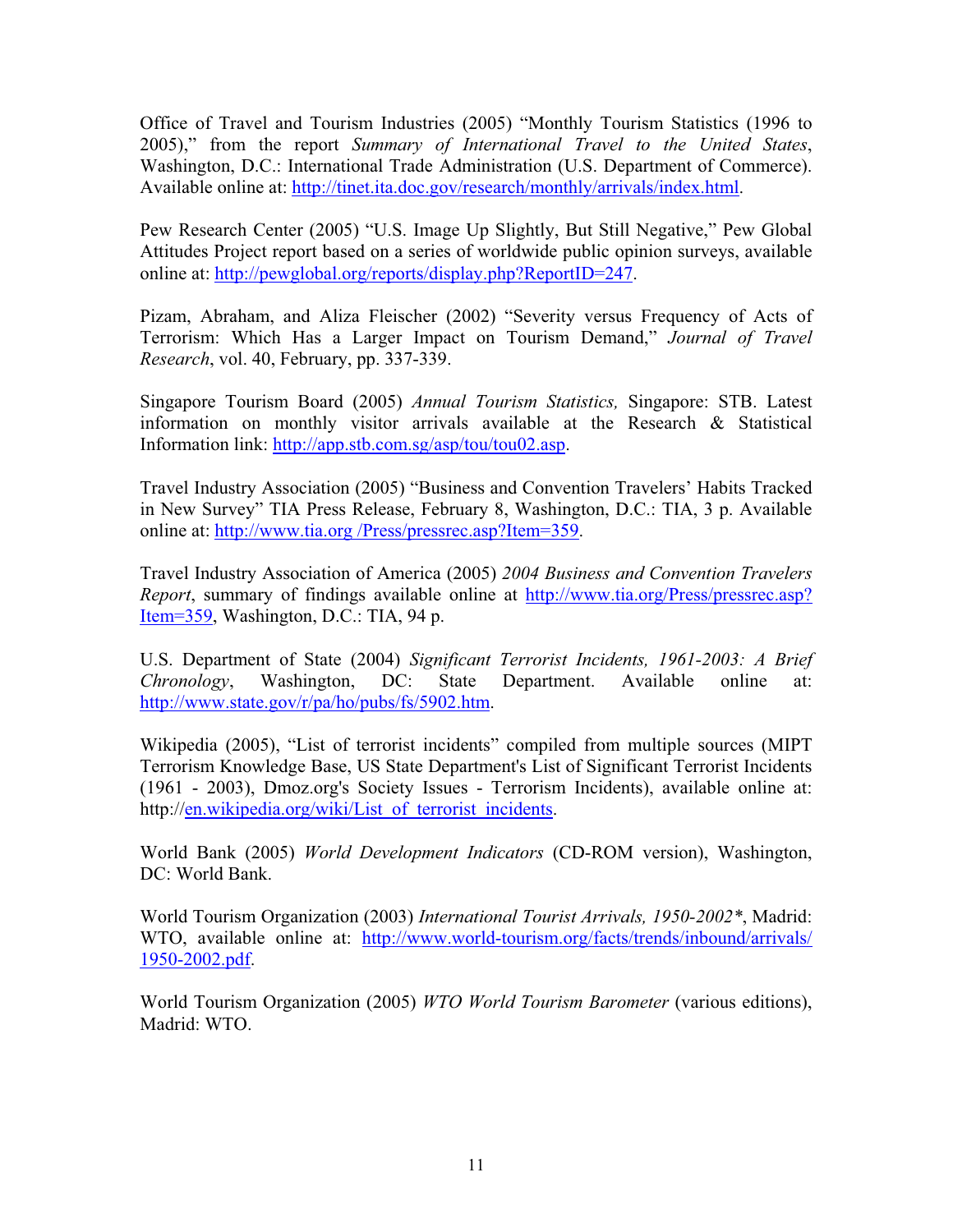

**Figure 1. Schematic representation of tourism downturn and recovery**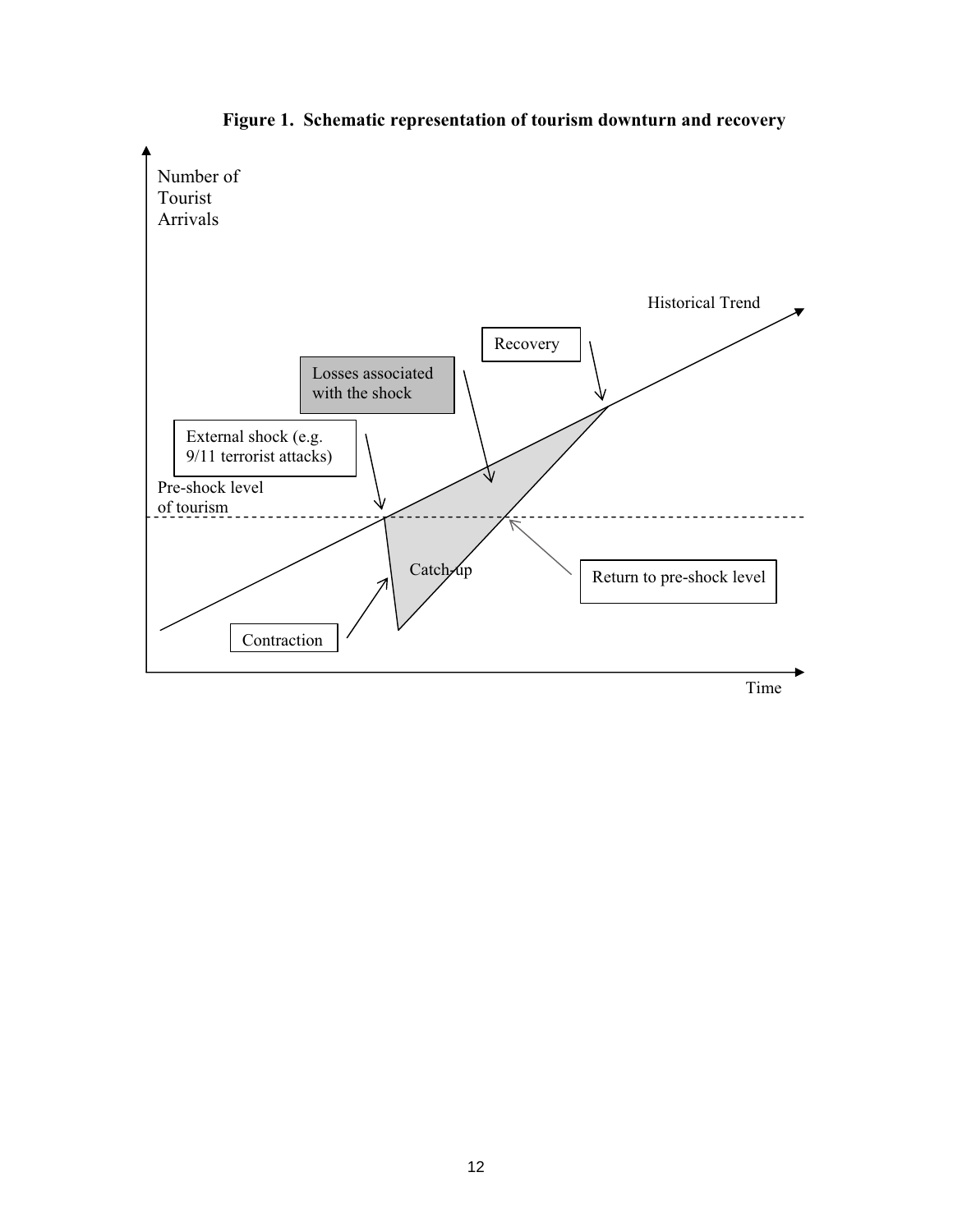

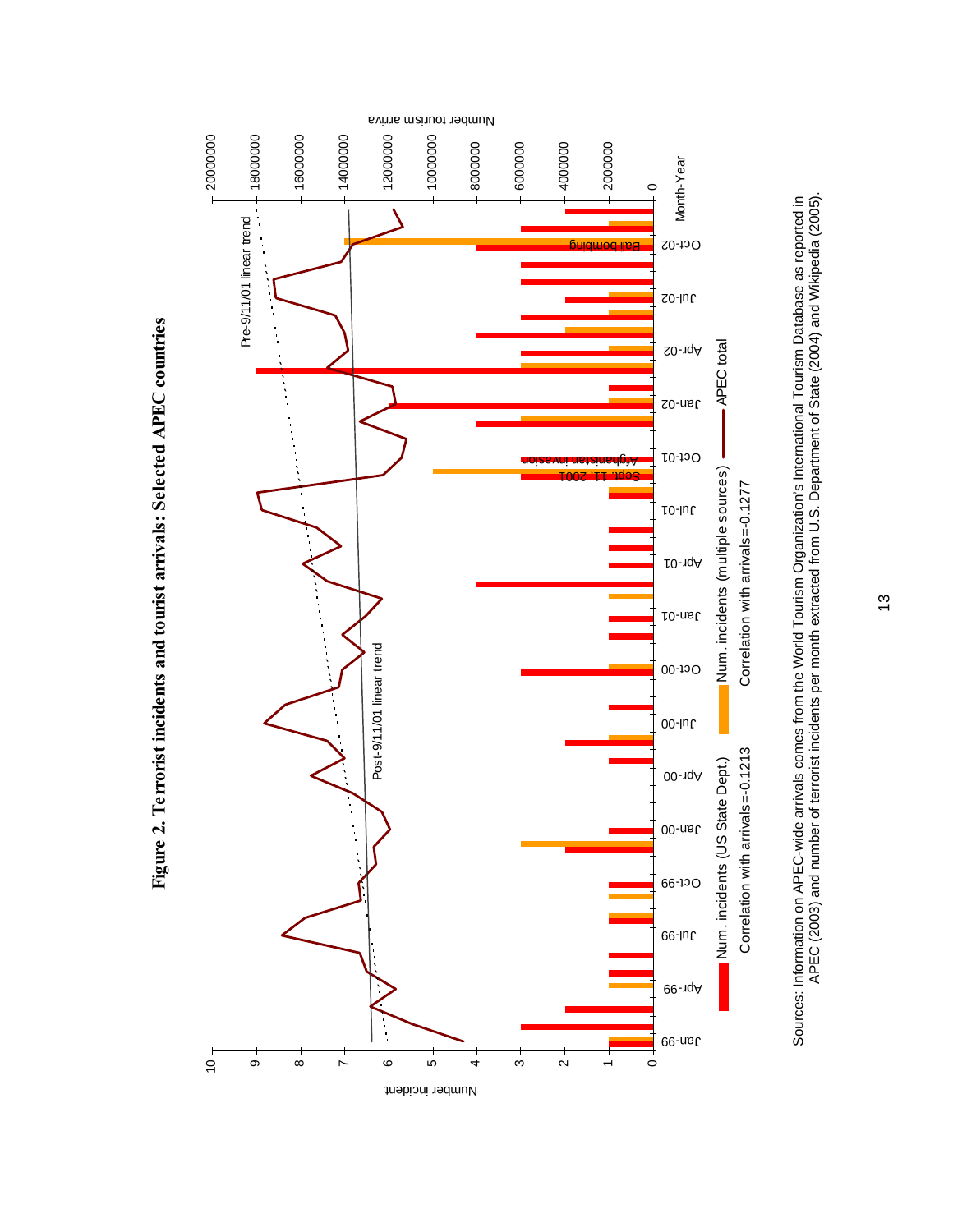

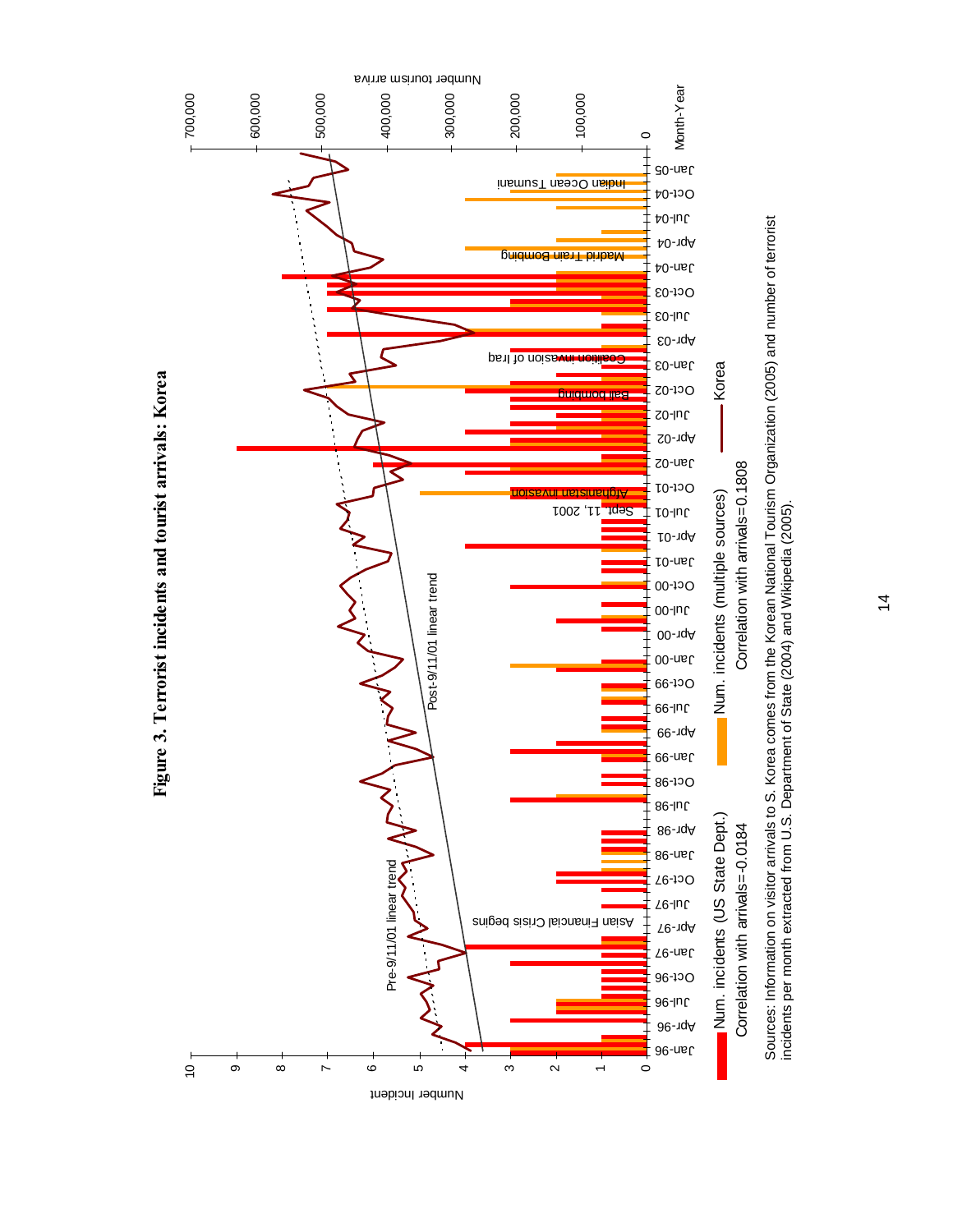

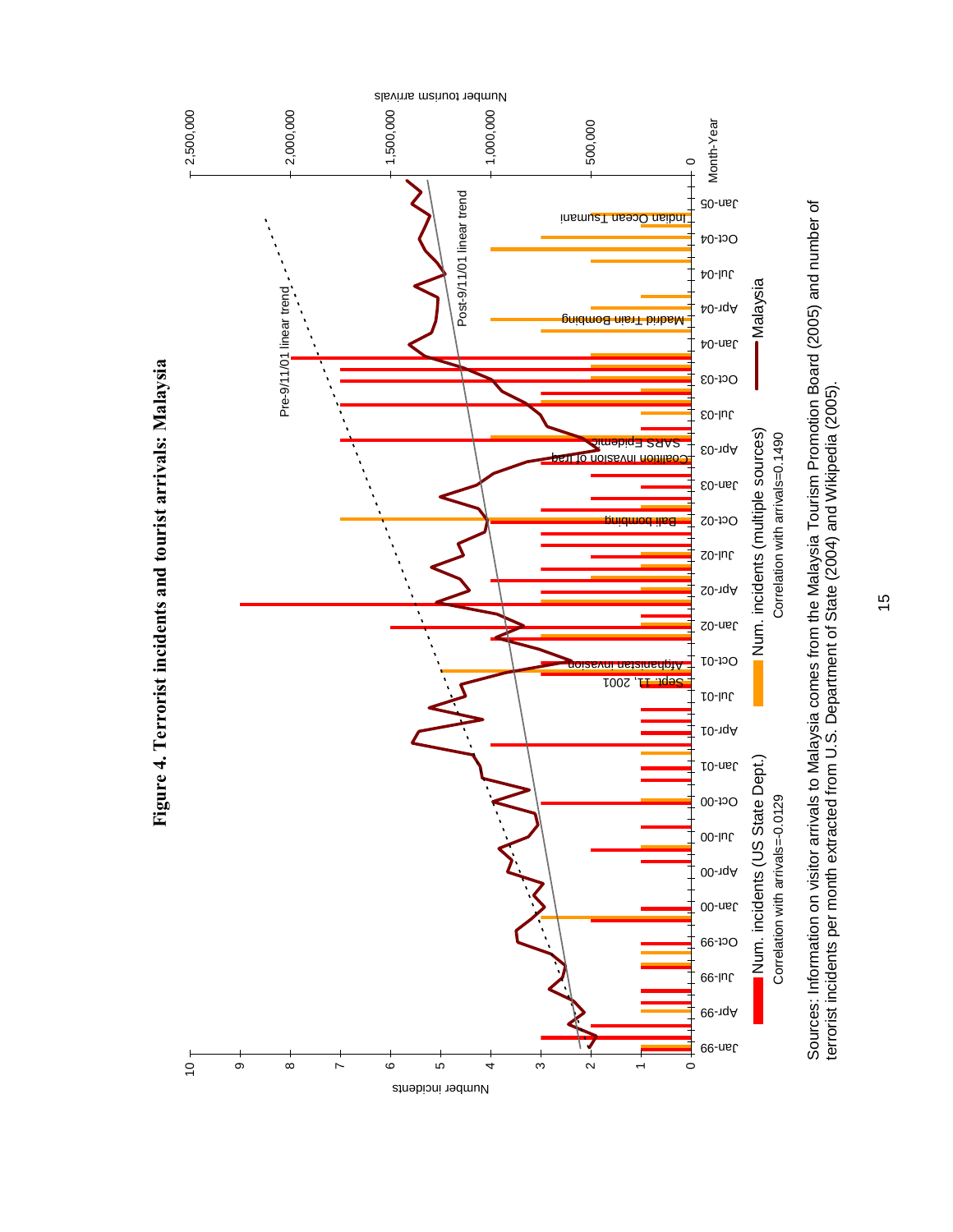

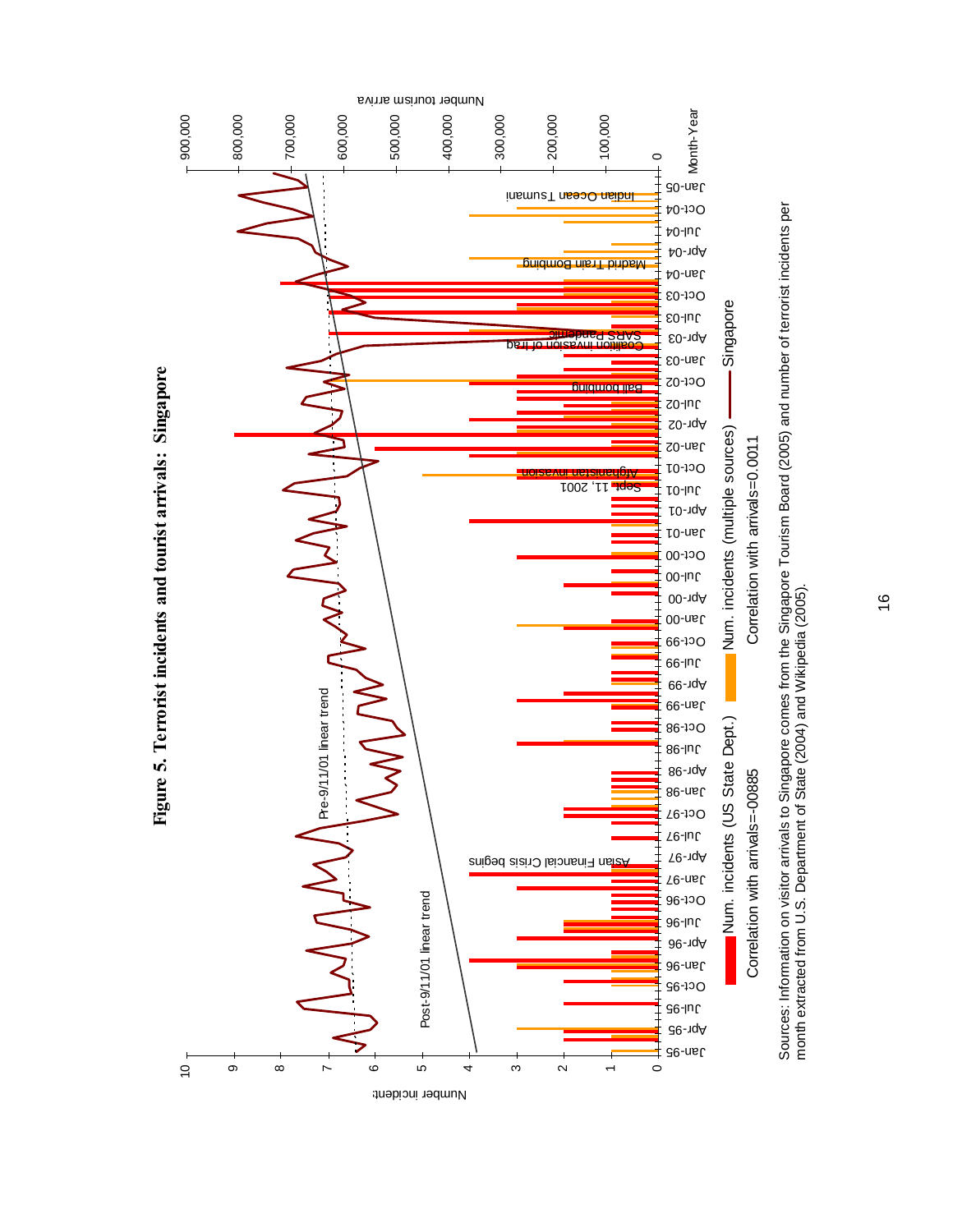

**Figure 6. Terrorist incidents and tourist arrivals: Japan**

Figure 6. Terrorist incidents and tourist arrivals: Japan

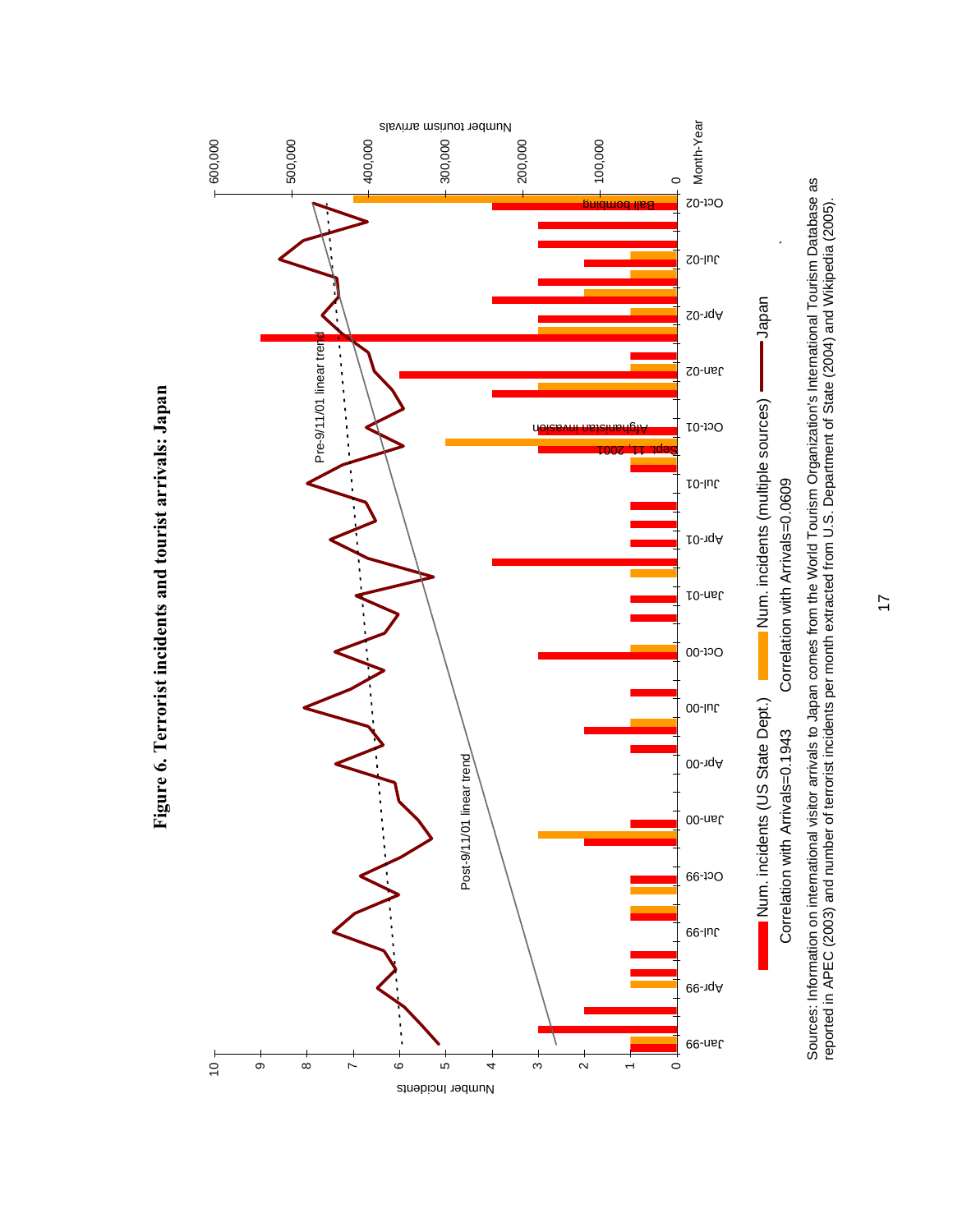

Figure 7. Domestic and overseas travel by Japanese **Figure 7. Domestic and overseas travel by Japanese**

18

Source: JTB Corp. (2005)

Source: JTB Corp. (2005)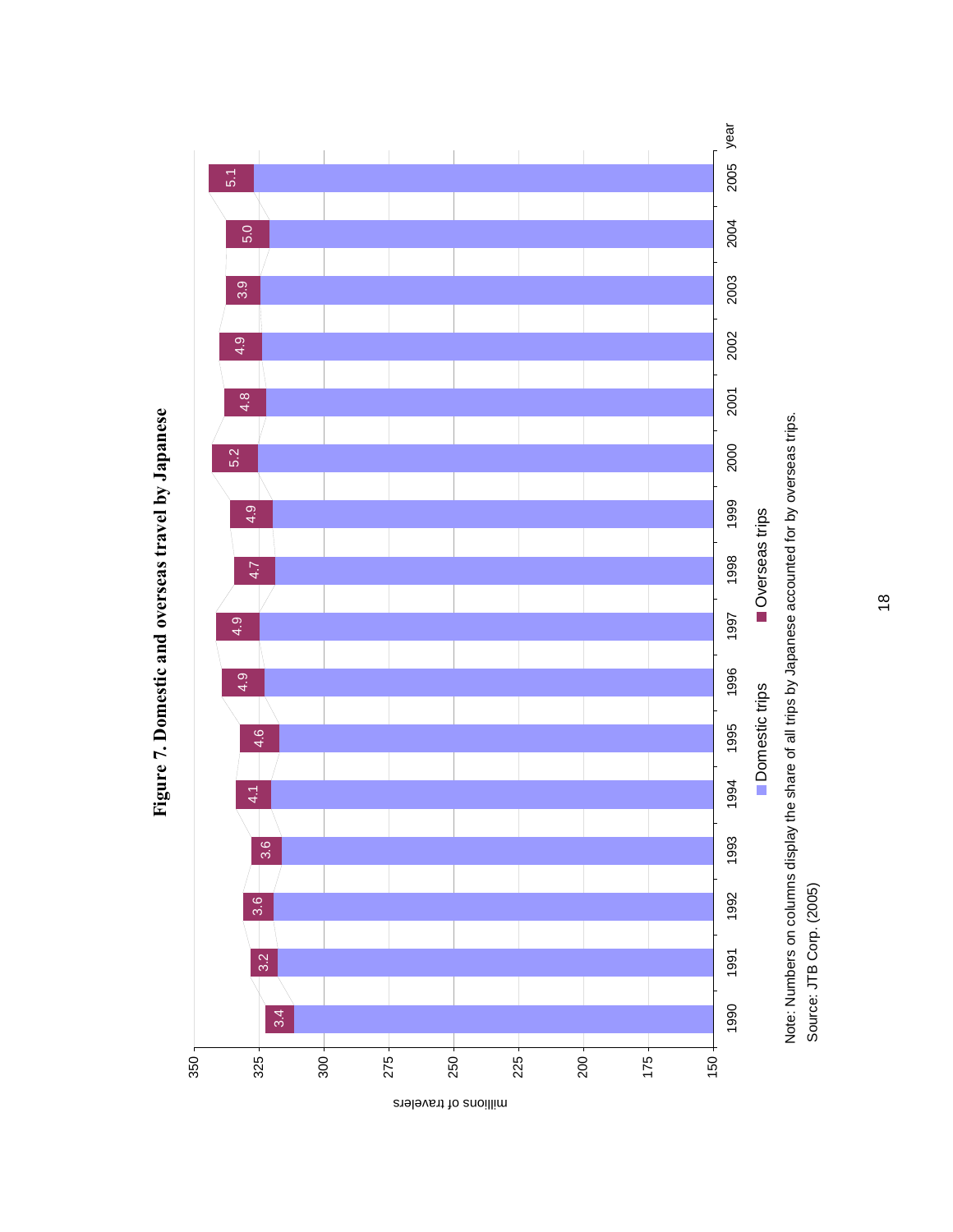

Figure 8. Expenditure on domestic and overseas travel by Japanese **Figure 8. Expenditure on domestic and overseas travel by Japanese**

Billions of Yen

19

Source: JTB Corp. (2005)

Source: JTB Corp. (2005)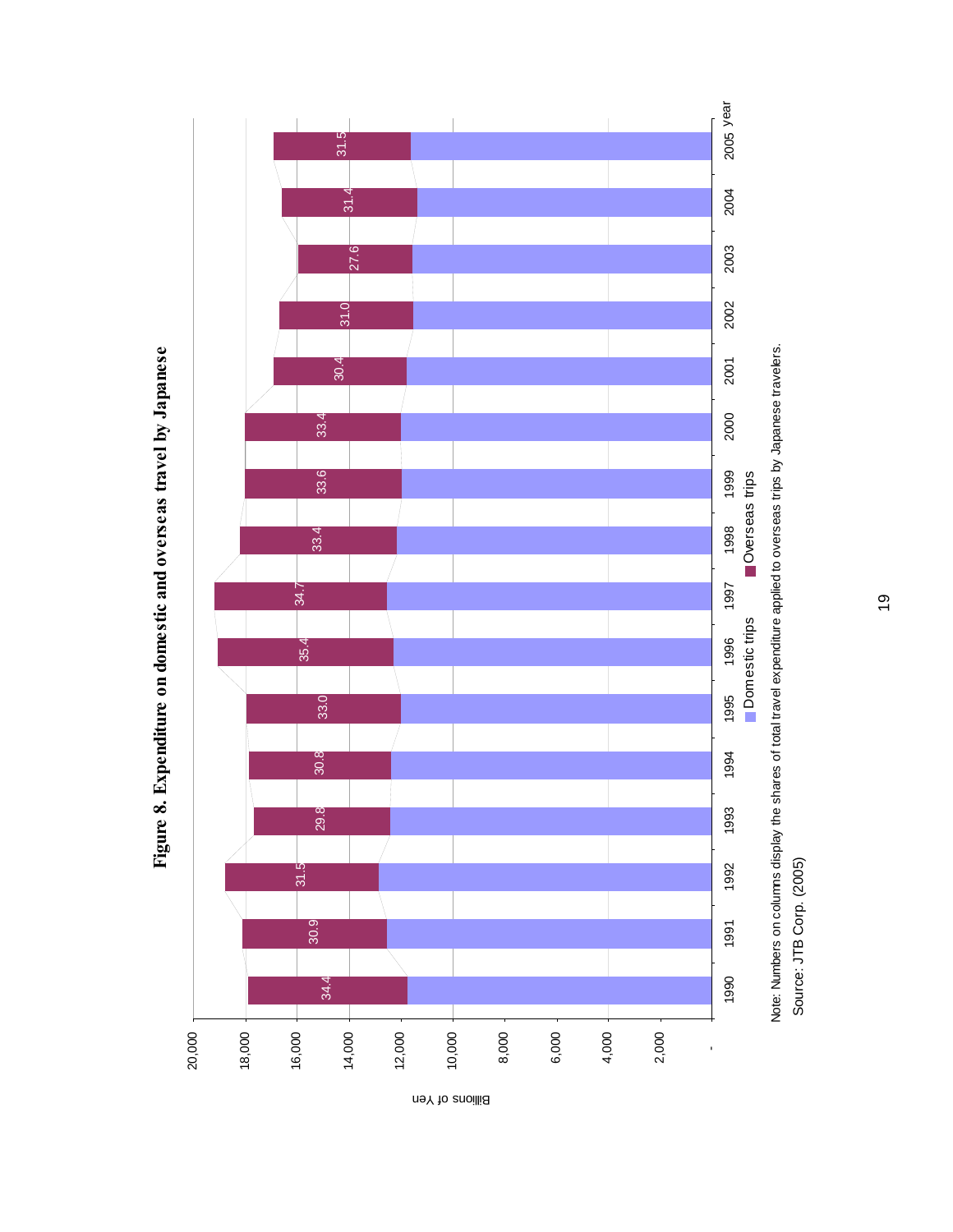

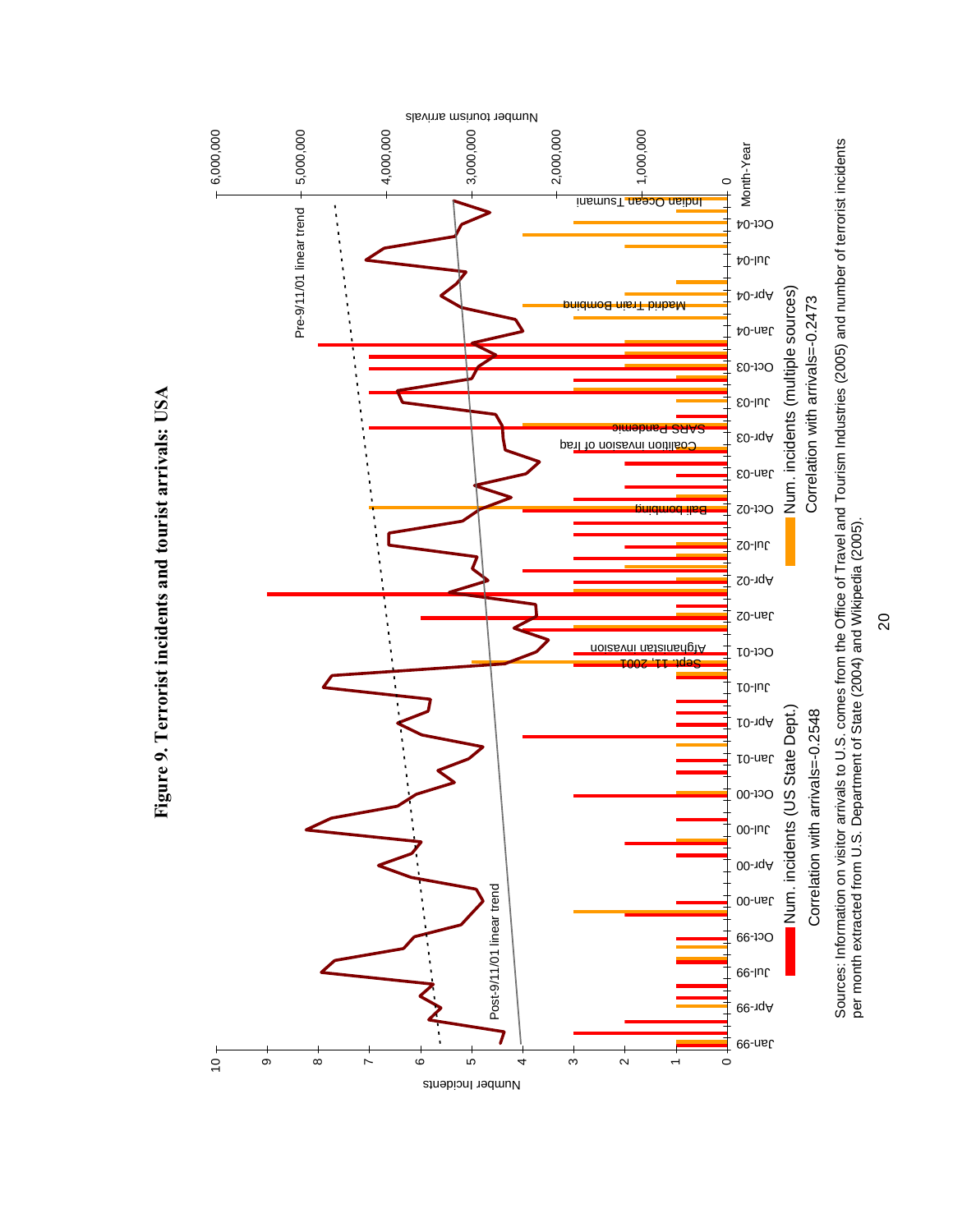|      | Domestic Person Trips Foreign Visitors |               |
|------|----------------------------------------|---------------|
| Year | (millions)                             | (millions)    |
| 2000 | 1,100.8                                | 51.2          |
| 2001 | 1,123.1(2.03)                          | $46.9(-8.40)$ |
| 2002 | 1,127.0(0.35)                          | $43.5(-7.25)$ |
| 2003 | 1,140.0(1.15)                          | $41.2(-5.29)$ |
| 2004 | 1,163.9(2.10)                          | 46.1 (11.89)  |

#### **Table 1. Domestic and Foreign Travel in the U.S.: 2000-2004**

Note: Numbers in parenthesis gives the year-on-year change (pct.) Source: Travel Industry Association of America (TIA) (2005)

|      | In Current US\$ (billions)     |         |         | In Year $2000 \$ (billions) |           |          |
|------|--------------------------------|---------|---------|-----------------------------|-----------|----------|
| Year | Domestic                       | Foreign | Total   | Domestic                    | Foreign   | Total    |
| 2000 | \$498.4                        | \$82.4  | \$580.8 | \$498.4                     | \$82.4    | \$580.8  |
| 2001 | 479.0                          | 71.9    | 550.9   | 473.8                       | 71.1      | 544.9    |
| 2002 | 473.6                          | 66.5    | 540.1   | 470.7                       | 66.0      | 536.7    |
| 2003 | 491.6                          | 65.1    | 556.7   | 475.9                       | 63.0      | 538.9    |
| 2004 | 525.3                          | 74.8    | 600.1   | 486.8                       | 69.3      | 556.1    |
|      | Percentage Change 2000 to 2004 |         |         | $-2.3\%$                    | $-15.9\%$ | $-4.3\%$ |

#### **Table 2. Domestic and Foreign Travel Spending in the US: 2000-04**

Note: Real expenditures were calculated using the travel price index developed by the Travel Industry Association of America (TIA)

 $\overline{\phantom{0}}$ 

Source: Spending data from the TIA (2005).

|               | Nominal Direct<br><b>Tourism Sales</b> | Deflated Direct Tourism<br>Sales (in billions Yr.2000\$) |          | Direct Employment |  |
|---------------|----------------------------------------|----------------------------------------------------------|----------|-------------------|--|
| Year          | (billions current \$)                  | <b>TIA Deflator</b>                                      | CPI-U    | (in 000s)         |  |
| 2000          | \$516.7                                | \$516.7                                                  | \$516.7  | 5,698.3           |  |
| 2001          | 492.1                                  | 486.7                                                    | 478.2    | 5,624.3           |  |
| 2002          | 494.1                                  | 490.7                                                    | 472.8    | 5,499.5           |  |
| 2003          | 512.2                                  | 495.8                                                    | 479.1    | 5,402.1           |  |
| 2004          | 546.4                                  | 506.4                                                    | 497.6    | 5,423.6           |  |
| Pct. Change   |                                        |                                                          |          |                   |  |
| 2000-Low Year | $-4.8\%$                               | $-5.8\%$                                                 | $-8.5\%$ | $-5.2\%$          |  |
| 2000-2004     | $5.7\%$                                | $-2.0\%$                                                 | $-3.7\%$ | $-4.8\%$          |  |

Sources: Direct sales and employment data from Bureau of Economic Analysis (2005); travel price index used to deflate direct sales obtained from the Travel Industry Association of America (TIA); CPI-U obtained from the Bureau of Labor Statistics (2005).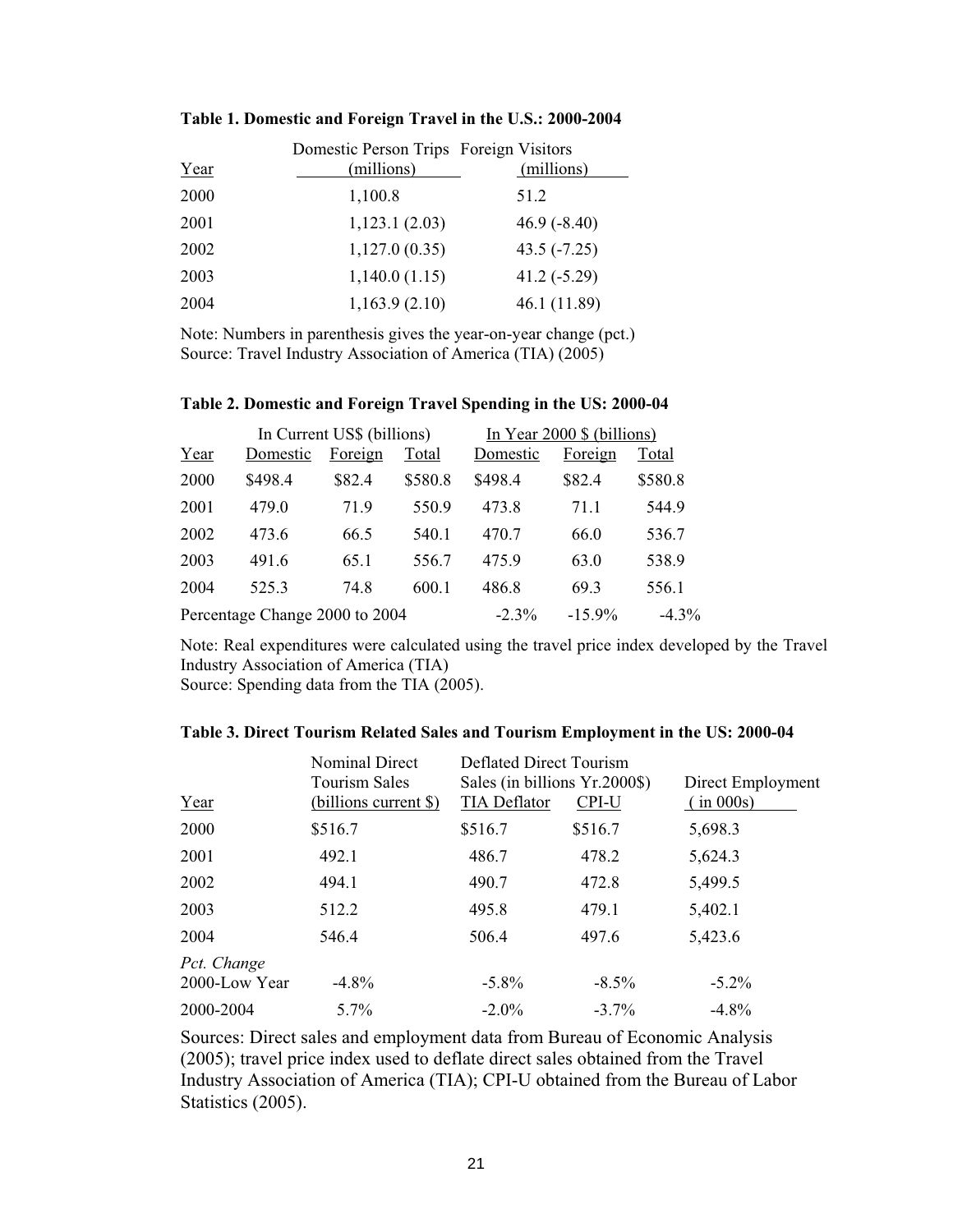

U.S. Department of State (2004) and Wikipedia (2005).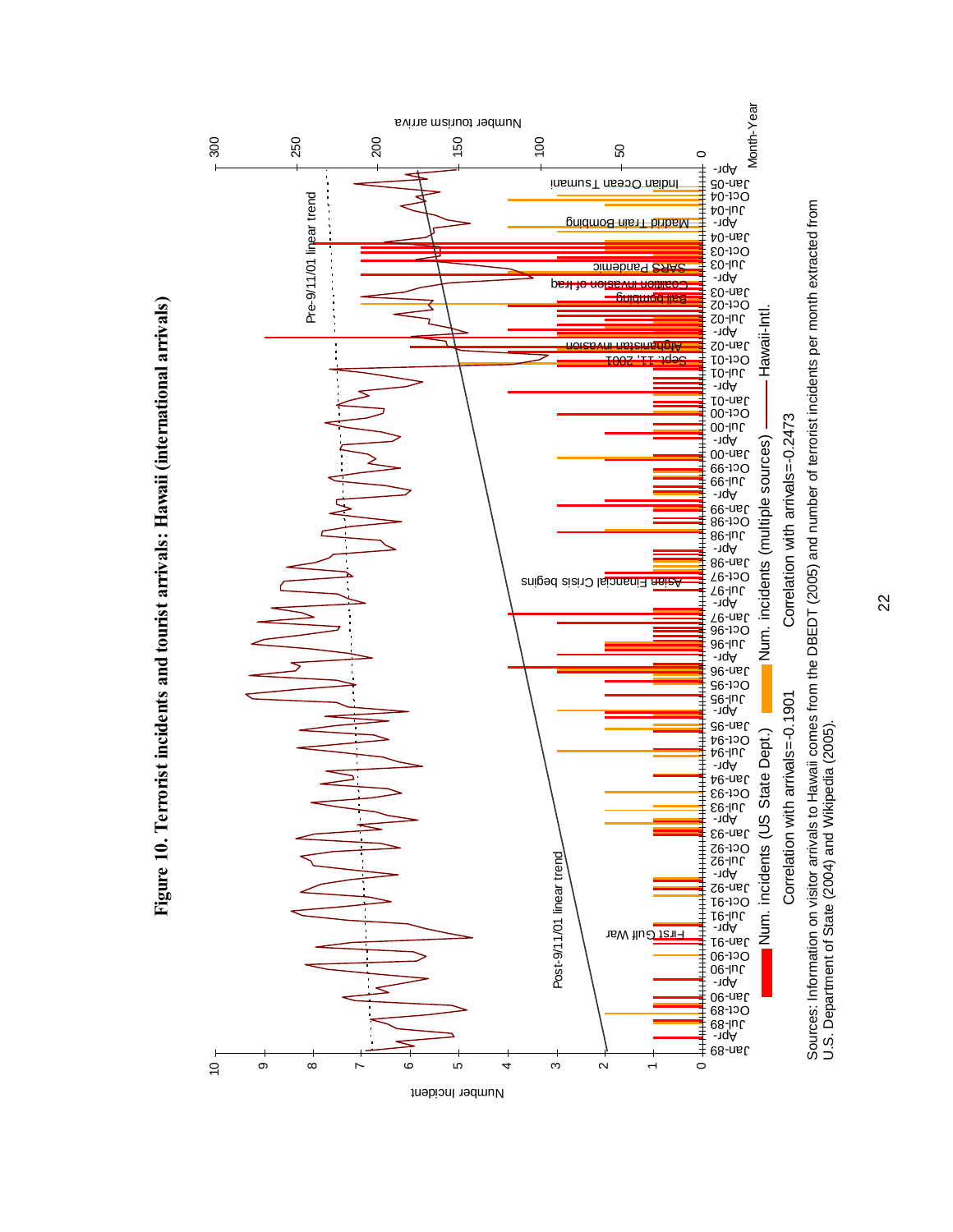